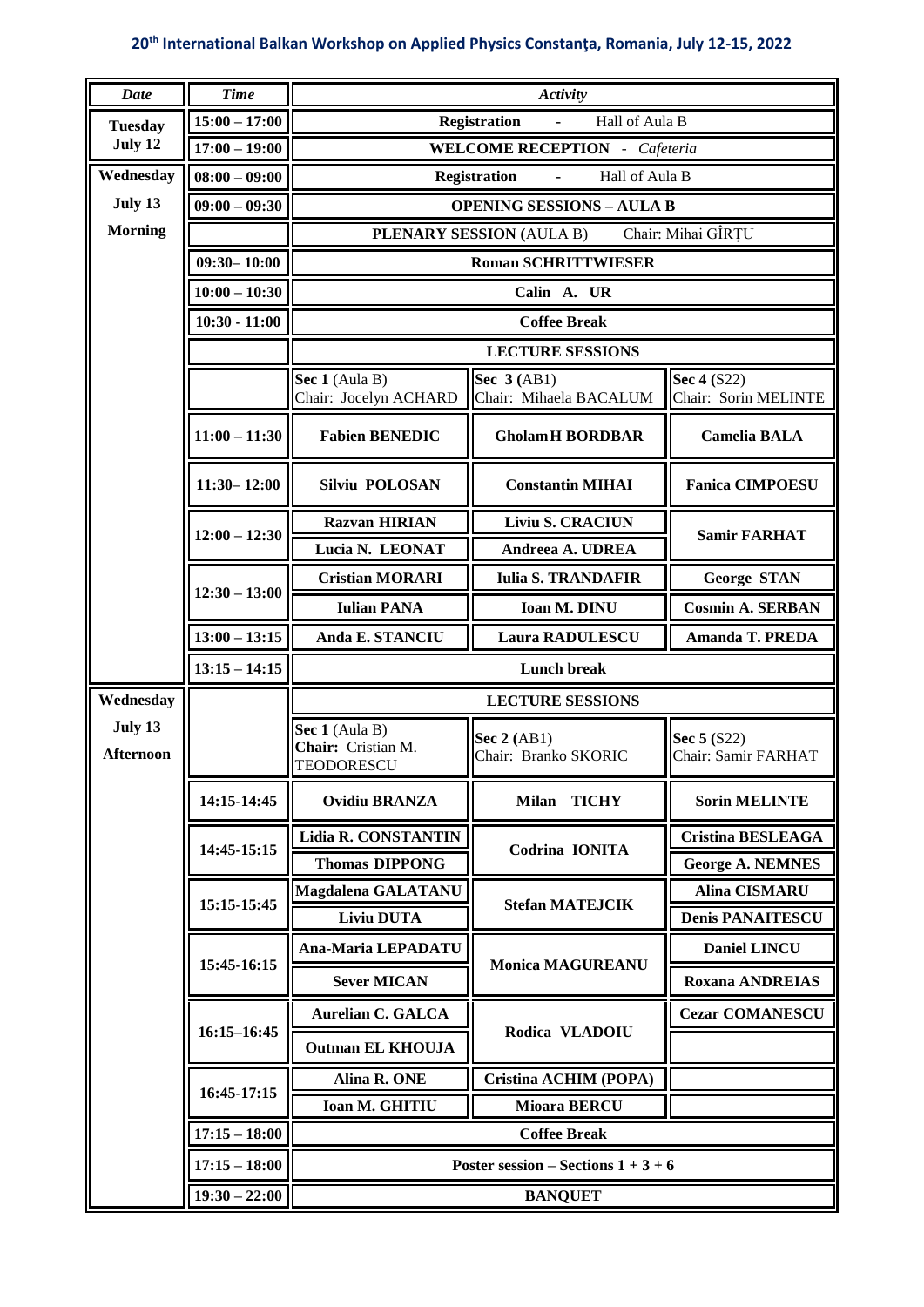| Date                       | <b>Time</b>     | Activity                                         |                                         |  |  |
|----------------------------|-----------------|--------------------------------------------------|-----------------------------------------|--|--|
| <b>Thursday</b><br>July 14 |                 | PLENARY SESSION (AULA B)<br>Chair: Milan TICHY   |                                         |  |  |
| <b>Morning</b>             | $09:00 - 09:30$ | Mircea DRAGOMAN                                  |                                         |  |  |
|                            | $09:30 - 10:00$ | <b>Vasile PARVULESCU</b>                         |                                         |  |  |
|                            | $10:00 - 10:30$ | <b>Cristian P. LUNGU</b>                         |                                         |  |  |
|                            | $10:30 - 11:00$ | <b>Coffee Break</b>                              |                                         |  |  |
|                            |                 | <b>LECTURE SESSIONS</b>                          |                                         |  |  |
|                            |                 | Sec 1 (AULA B)<br>Chair: Mircea DRAGOMAN         | Sec 2 (AB1)<br>Chair: Cristian P. LUNGU |  |  |
|                            | $11:00 - 11:30$ | <b>Cristian M. TEODORESCU</b>                    | <b>Branko SKORIC</b>                    |  |  |
|                            | $11:30 - 12:00$ | <b>Vianney MILLE</b>                             | <b>Pavel KUDRNA</b>                     |  |  |
|                            | $12:00 - 12:30$ | <b>Monica ENCULESCU</b><br><b>Alina VLADESCU</b> |                                         |  |  |
|                            |                 | <b>Jocelyn ACHARD</b>                            |                                         |  |  |
|                            | $12:30 - 13:00$ | Laura E. ABRAMIUC                                | <b>Ana-Maria BRATU</b>                  |  |  |
|                            |                 | <b>Doru STICLET</b>                              | <b>Dmitrii NISTOR</b>                   |  |  |
|                            | $13:00 - 14:30$ | <b>Lunch Break</b>                               |                                         |  |  |
|                            | $14:30 - 15:30$ | Poster session – Sections $2 + 4 + 5$            |                                         |  |  |
|                            | $16:00 - 20:00$ | <b>Trip</b>                                      |                                         |  |  |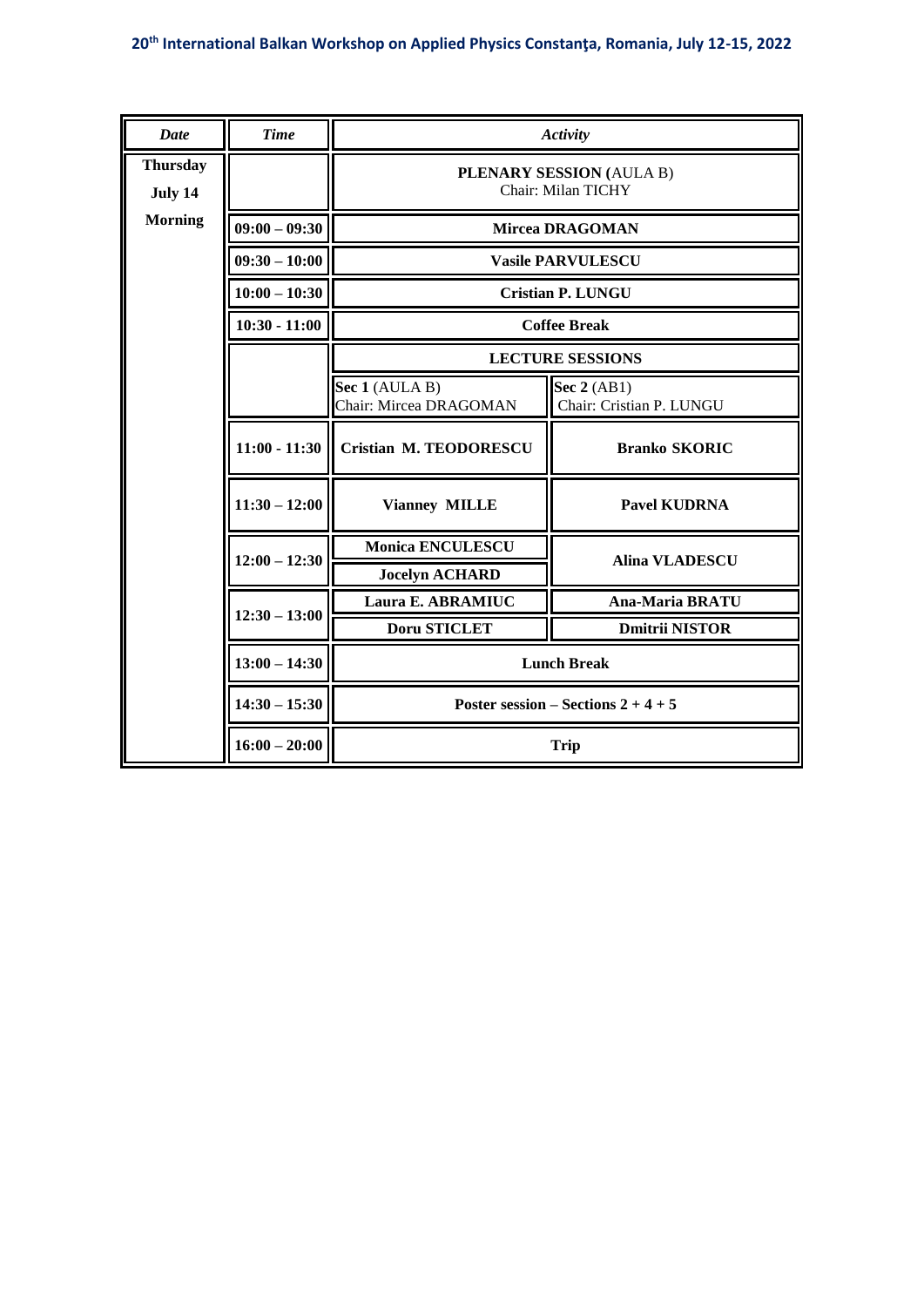| <b>Date</b>       | <b>Time</b>     | Activity                                         |                                     |                                            |  |  |
|-------------------|-----------------|--------------------------------------------------|-------------------------------------|--------------------------------------------|--|--|
| Friday<br>July 15 |                 | PLENARY SESSION (AULA B)<br>Chair: Stefan ANTOHE |                                     |                                            |  |  |
| <b>Morning</b>    | $08:30 - 09:00$ | <b>Mihaela BACALUM</b>                           |                                     |                                            |  |  |
|                   | $09:00 - 09:30$ | <b>Ionut ENCULESCU</b>                           |                                     |                                            |  |  |
|                   | $09:30 - 10:00$ | Victor CIUPINA                                   |                                     |                                            |  |  |
|                   | $10:00 - 10:30$ | <b>Coffee Break</b>                              |                                     |                                            |  |  |
|                   |                 | <b>LECTURE SESSIONS</b>                          |                                     |                                            |  |  |
|                   |                 | Sec 1 (AULA B)<br>Chair: Thomas DIPPONG          | Sec $6$ (AB1)<br>Chair: Marius BELC | <b>S4</b> (S 22)<br>Chair: Fanica CIMPOESU |  |  |
|                   | $10:30 - 11:00$ | <b>Magdalena CIUREA</b>                          | <b>Laura E. MARINAS</b>             | <b>Stefan ANTOHE</b>                       |  |  |
|                   | $11:00 - 11:30$ | <b>Iosif G. DEAC</b>                             | Jeanina M. LUNGU                    | <b>Rares A. SUVAILA</b>                    |  |  |
|                   | $11:30 - 12:00$ | Vlad A. ANTOHE                                   | <b>Daniela CAPRIOARA</b>            | <b>Daniela BERGER</b>                      |  |  |
|                   | $12:00 - 12:30$ | Andrei GALATANU                                  | Anda A. CIOBANU                     | <b>Gabriel CARUNTU</b>                     |  |  |
|                   |                 | <b>Florin ANDREI</b>                             |                                     |                                            |  |  |
|                   | $12:30 - 13:00$ | Nicolae FILIPOIU                                 |                                     | Maria A ZORAN                              |  |  |
|                   |                 | Andrei G. TOMULESCU                              |                                     | <b>Alexandra MARANCIUC</b>                 |  |  |
|                   | $13:00 - 13:30$ | <b>CLOSING CEREMONY - AULA B</b>                 |                                     |                                            |  |  |
|                   | $13:30 - 14:30$ | <b>Lunch Break</b>                               |                                     |                                            |  |  |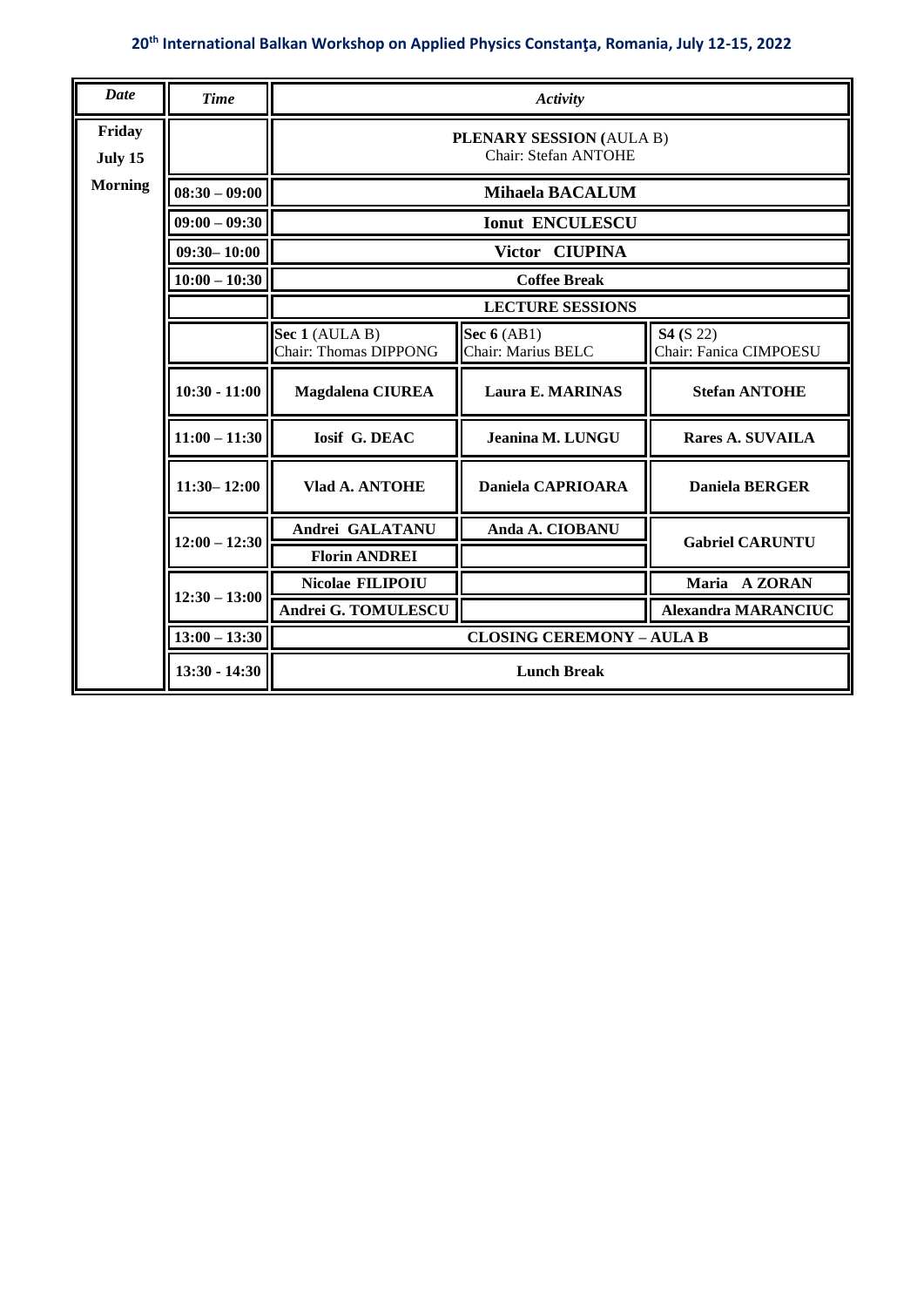## **S0 – PLENARY SECTION**

#### **SO 01**

#### *IN VITRO* **IRRADIATION OF 2D AND 3D CELL CULTURE AT IFIN-HH**

Mihaela BACALUM, Mina Raileanu, Mihai RADU, Mihai STRATICIUC, Radu ANDREI, Decebal IANCU, Liviu CRACIUN, Tiberiu Relu ESANU

#### **SO 02**

**STRUCTURAL AND PHYSICAL PROPERTIES OF SiC and TiC BASED THIN FILMS DEPOSED BY TVA METHOD**

Victor CIUPINĂ

#### **SO 03**

**QUANTUM DEVICES AT ROOM TEMPERATURE BASED ON ATOMICALLY THIN MATERIALS**

Mircea DRAGOMAN, Adrian DINESCU, Daniela DRAGOMAN

#### **SO 04**

**MULTIFUNCTIONAL SYSTEMS BASED ON SUBMICRONIC WIRES AND FIBRE WEBS FOR SENSING AND ACTUATING APPLICATIONS; RESEARCH IN NIMP'S FUNCTIONAL NANOSTRUCTURES LABORATORY** Ionut ENCULESCU

#### **SO 05**

**BERYLLIUM BASED PLASMA FACING COMPONENTS FOR NUCLEAR FUSION REACTORS**

Cristian P. LUNGU, Corneliu POROSNICU, Ionut JEPU, Oana POMPILIAN, Paul DINCA, Bogdan BUTOI, Cornel STAICU

#### **SO 06**

**NANO-METALS SUPPORTED ON GRAPHITIC CARBONS AS HIGHLY ACTIVE AND MATERIALS FOR THE ENERGY PRODUCTION AND ENVIRONMENTAL APPLICATIONS**

Vasile I. PARVULESCU

#### **SO 07**

#### **PLASMA FIREBALLS, THEIR CREATION AND BEHAVIOUR**

Roman SCHRITTWIESER, Codrina IONIŢĂ, Reiner L. STENZEL, Claudia Teodora KONRAD-SOARE, Dan Gheorghe DIMITRIU, Florin ENESCU, Stefan Andrei IRIMICIUC

#### **SO 08**

**ELI-NP: EXTREME LIGHT FOR THE BENEFIT OF SOCIETY** Călin Alexandru UR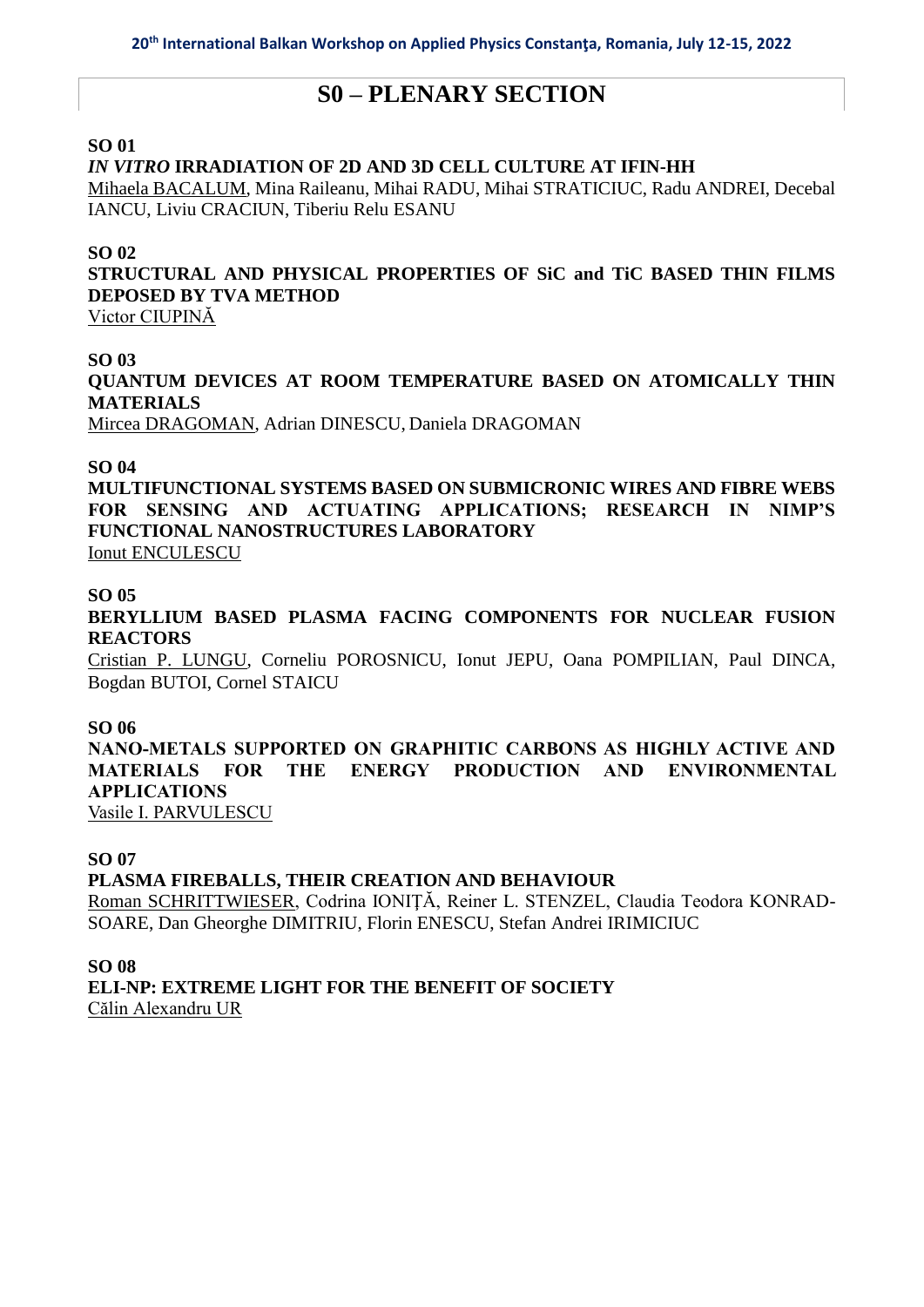## **S1 – MATERIALS PHYSICS**

## **S1 L1**

## **MICROSCOPIC MODEL FOR FERROELECTRICITY AND ITS STATISTICAL TREATMENT**

Cristian Mihail TEODORESCU

## **S1 L2**

**EFFECT OF THE CADMIUM TELLURIDE DEPOSITION METHOD ON THE COVERING DEGREE OF ELECTRODES BASED ON COPPER NANOWIRE ARRAYS** Vlad-Andrei ANTOHE, Ana-Maria PANAITESCU, Iulia ANTOHE

## **S1 L3**

## **LOW TEMPERATURE/LARGE AREA NANOCRYSTALLINE DIAMOND FILMS: FROM GROWTH PROCESS TO APPLICATIONS**

Fabien BÉNÉDIC, Damia DEKKAR, Chaimaa MAHI, Azadeh VALINATTAJOMRAN, Ovidiu BRINZA, Riadh ISSAOUI, Jocelyn ACHARD

## **S1 L4**

**GROWTH STRATEGY FOR THICKENING AND ENLARGING MWPACVD DIAMOND FILMS**

Ovidiu BRINZA, Alexandre TALLAIRE, Audrey VALENTIN, Vianney MILLE, Fabien BENEDIC, Jocelyn ACHARD

### **S1 L5**

## **FERROELECTRIC HfO<sup>2</sup> PHASE FORMATION BY Ge-DOPING IN HfO2/Ge-HfO2/HfO<sup>2</sup> 3- LAYER STRUCTURES ASSISTED BY STRESS FIELD**

Catalin PALADE, Ana-Maria LEPADATU, Adrian SLAV, Ovidiu COJOCARU, Alin IUGA, Valentin Adrian MARALOIU, Antoniu MOLDOVAN, Maria DINESCU, Valentin Serban TEODORESCU, Toma STOICA, Magdalena Lidia CIUREA

## **S1 L6**

## **MAGNETIC PROPERTIES OF (Mn-Ni)Fe2O<sup>4</sup> NANOPARTICLES EMENDED IN SiO<sup>2</sup> MATRIX**

Thomas DIPPONG, Iosif G. DEAC, Romulus TETEAN

## **S1 L7**

**DEPOSITION OF BORON NITRIDE BY MICRO HOLLOW CATHODE DISCHARGE** V. MILLE, M. JACQUEMIN, O. BRINZA, A. TALLAIRE, C. LAZZARONI and G. LOMBARDI

#### **S1 L8**

## **ORGANIC LIGHT EMITTING DIODES WITH ELECTROSPUN ELECTRODES FOR DOUBLE SIDE EMISSION**

I.C. CIOBOTARU, C.C. CIOBOTARU, M. ENCULESCU, S. POLOSAN

## **S1 O1**

## **POLARIZATION CHARGE DYNAMICS ON AIR-EXPOSED FERROELECTRIC Pb(Zr,Ti)O3(001) SURFACES**

Laura E. ABRAMIUC, Nicoleta G. APOSTOL, Marius A. HUȘANU, Cristian M. TEODORESCU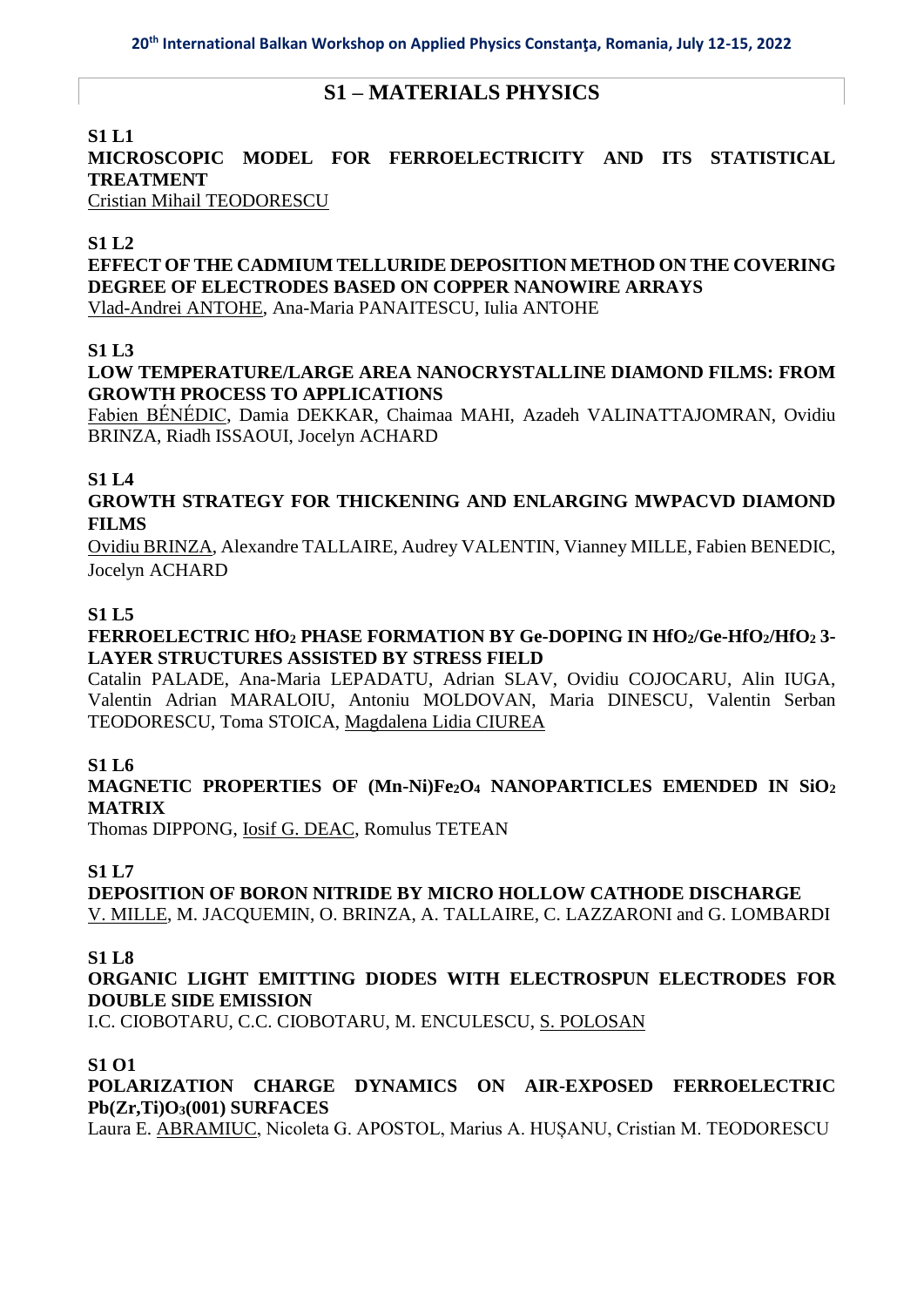#### **S1 O2**

## **INORGANIC PEROVSKITE-BASED DEVICES FABRICATED VIA LASER ABLATION TECHNIQUES**

Florin ANDREI, Nicoleta ENEA, Valentin ION and Nicu SCARISOREANU

#### **S1 O3**

### **DEPOSITION AND CHARACTERISATION OF ANTIMICROBIAL THIN FILMS ON TRANSPARENT POLYMER FOILS BY MAGNETRON SPUTTERING**

Lidia.R CONSTANTIN, Anca C PARAU, Adrian.E. KISS, Iulian. PANA, Mihaela DINU, Alina VLADESCU, Catalin VITELARU, Cristina ADOCHITE, Sarah COSTINAS, Mihaela IDOMIR, Mihaela BADEA, Lavinia E. TONOFREI

#### **S1 O4**

# **STRUCTURAL AND MAGNETIC PROPERTIES OF DOPED AND UNDOPED MnFe2O<sup>4</sup> EMBEDDED IN SILICA MATRIX**

Thomas DIPPONG

### **S1 O5**

## **THIN FILMS DEPOSITION OF HYDROXYAPATITE DERIVED FROM VARIOUS NATURAL RESOURCES FOR IMPLANTOLOGICAL APPLICATIONS**

Liviu DUTA, George STAN, Carmen CHIFIRIUC, Florin MICULESCU, Valentina GRUMEZESCU, Gabriela DORCIOMAN, Elena MATEI, Irina ZGURA, Gianina POPESCU-PELIN, Johny NEAMTU, Faik OKTAR

#### **S1 O6**

### **BULK AND STRUCTURAL INVESTIGATIONS OF CO-ELECTRODEPOSITED Cu2FeSnS<sup>4</sup> STANNITE FILMS**

Outman EL KHOUJA, Catalin Constantin NEGRILA, Khalid NOUNEH, Mohamed EBN TOUHAMI, Elena MATEI, Victor KUNCSER, Aurelian Catalin GALCA

#### **S1 O7**

### **FABRICATION AND PROPERTIES OF PANI/NANOTUBES' ASSEMBLIES FOR ELECTROCHEMICAL APPLICATIONS**

Monica ENCULESCU, Mihaela BUNEA, Andreea COSTAS, Mihaela BEREGOI, Adrian ENACHE, Victor DICULESCU, Ionut ENCULESCU

#### **S1 O8**

### **OPTIMIZING THE BAND ALIGNMENT IN METHYLAMMONIUM LEAD IODIDE – CuxNi1-xO INTERFACE**

Nicolae FILIPOIU, Marina CUZMINSCHI, Tudor Luca MITRAN, Dragos Victor ANGHEL, George E. STAN, Cristina BESLEAGA, Ioana PINTILIE, Kristinn TORFASON, Andrei MANOLESCU , George Alexandru NEMNES

#### **S1 O9**

## **HIGH TEMPERATURE THERMO-PHYSICAL AND MECHANICAL PROPERTIES OF K-DOPED W-LAMINATE MATERIALS PROCESSED BY FAST**

Andrei GALATANU, Magdalena GALATANU, Monica ENCULESCU, Ilhame ASSAHSAHI, Bogdan POPESCU, Jens REISER

#### **S1 O10**

## **MICROENGINEERING DESIGN FOR ADVANCED W-BASED BULK MATEREIALS WITH IMPROVED PROPERTIES**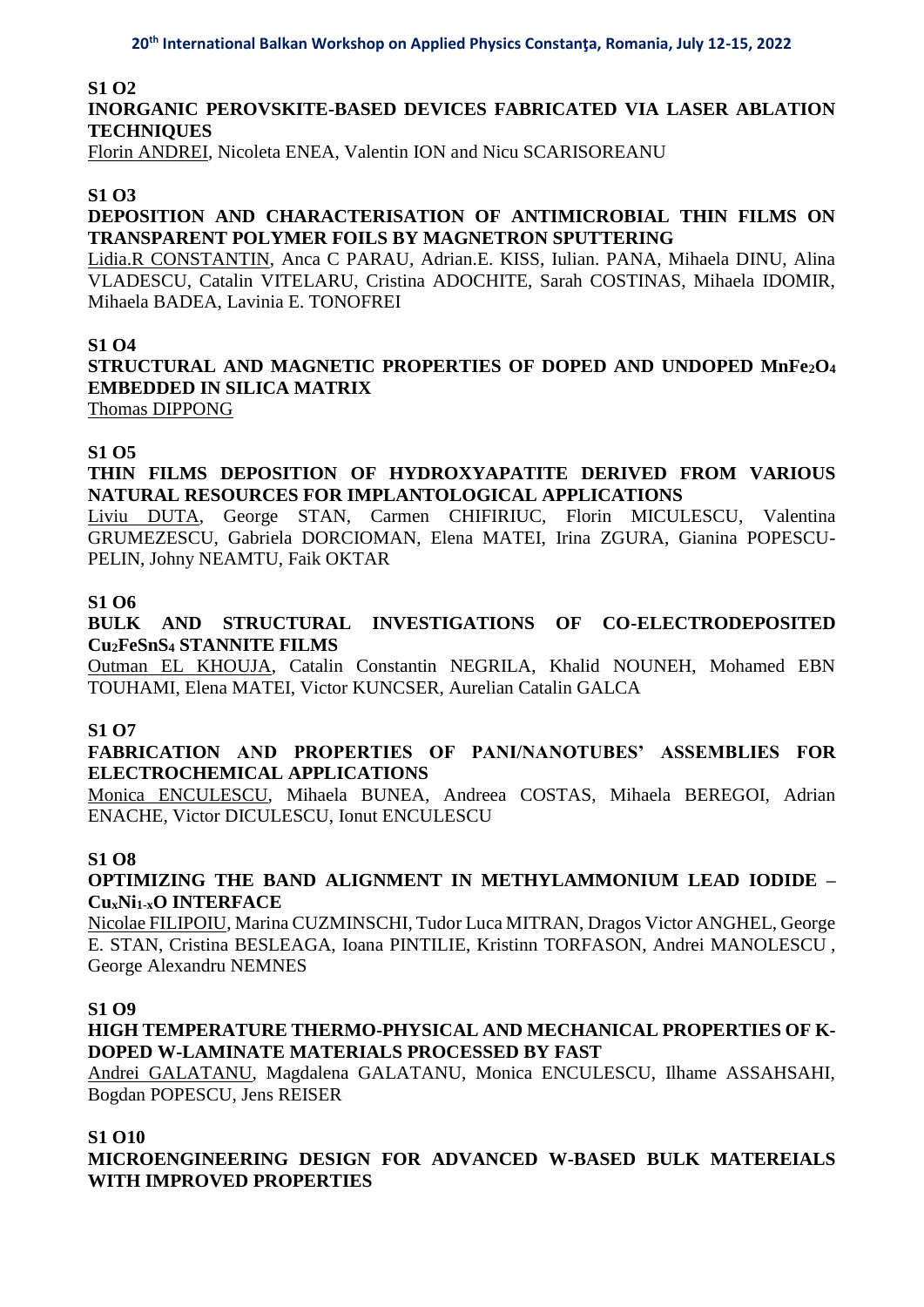Magdalena GALATANU, Monica ENCULESCU, Andrei GALATANU, Dorina TICOS, Marius DUMITRU, Catalin TICOS

## **S1 O11**

## **CHALLENGES AND PERSPECTIVES OF SPUTTERED Cu2ZnSnS<sup>4</sup> BASED SOLLAR CELLS**

Aurelian Catalin GALCA, Outman EL KHOUJA, Andrei Gabriel TOMULESCU, Mohamed Yassine ZAKI, Iosif Daniel SIMANDAN, Viorica STANCU, Vasilica TOMA, Alin VELEA

#### **S1 O12**

## **PROPERTIES OF COMPOSITE MAGNETIC FILAMENTS FOR 3D PRINTING, PRODUCED USING SmCo5/Fe EXCHANGE COUPLED NANOCOMPOSITES**

HIRIAN Răzvan, POPA Florin, PETRAȘCU Traian-Timotei, BORTNIC Rareș, SOUCA Gabriela, POP Viorel

#### **S1 O13**

#### **HYBRID PEROVSKITE SOLAR CELLS - IMPROVING THE STABILITY THROUGH COMPOSITIONAL ENGINEERING**

Lucia Nicoleta LEONAT, Viorica STANCU, Andrei Gabriel TOMULESCU, Aurelian Cătălin GÂLCĂ, Sarah DERBALI, Cristina BEȘLEAGĂ, Mihaela Florea, Ioana PINTILIE

#### **S1 O14**

#### **RAPID THERMAL ANNEALING TEMPERATURE EFFECTS ON CHARGE STORAGE BEHAVIOR OF SiGeSn QUANTUM DOTS EMBEDDED IN THE HIGH-K CMOS-COMPATIBLE HfO<sup>2</sup> IN FLOATING GATE NON-VOLATILE MEMORIES**

Catalin PALADE, Adrian SLAV, Ovidiu COJOCARU, Valentin Serban TEODORESCU, Toma STOICA, Magdalena Lidia CIUREA, Ana-Maria LEPADATU

#### **S1 O15**

**STRUCTURAL, ELECTRONIC AND MAGNETIC PROPERTIES OF PrCo3-***x***Cu***<sup>x</sup>* **INTERMETALLIC COMPOUNDS**

Sever MICAN, Roxana-Alina ONE, Răzvan-Claudiu POP, Coriolan Viorel TIUȘAN, Romulus TETEAN

#### **S1 O16**

**AB-INITIO MOLECULAR DYNAMICS AS A TOOL FOR THE STUDY OF LI DIFFUSION IN ORGANIC MOFS** 

Luiza BUIMAGA-IARINCA, Cristian MORARI

#### **S1 O17**

## **ELECTRIC FIELD ASSISTED MAGNETIZATION REVERSAL IN AN Au/Fe/MgO DISK IN A PULSE LENGTH INDEPENDET REGIME**

Roxana-Alina ONE, Sever MICAN, Coriolan Viorel TIUȘAN

#### **S1 O18**

## **DEVELOPMENT AND EVALUATION OF COPPER BASED TRANSPARENT HEAT REFLECTORS OBTAINED BY MAGNETRON SPUTTERING**

Iulian PANA, Lidia CONSTANTIN, Mihaela DINU, Anca Constantina PARAU, Adrian Emil KISS, Catalin VITELARU

#### **S1 O19**

**MAGNETO-RESISTANCE EFFECT IN STRAIGHT AND HELICAL FERROMAGNETIC MICRO-WIRES**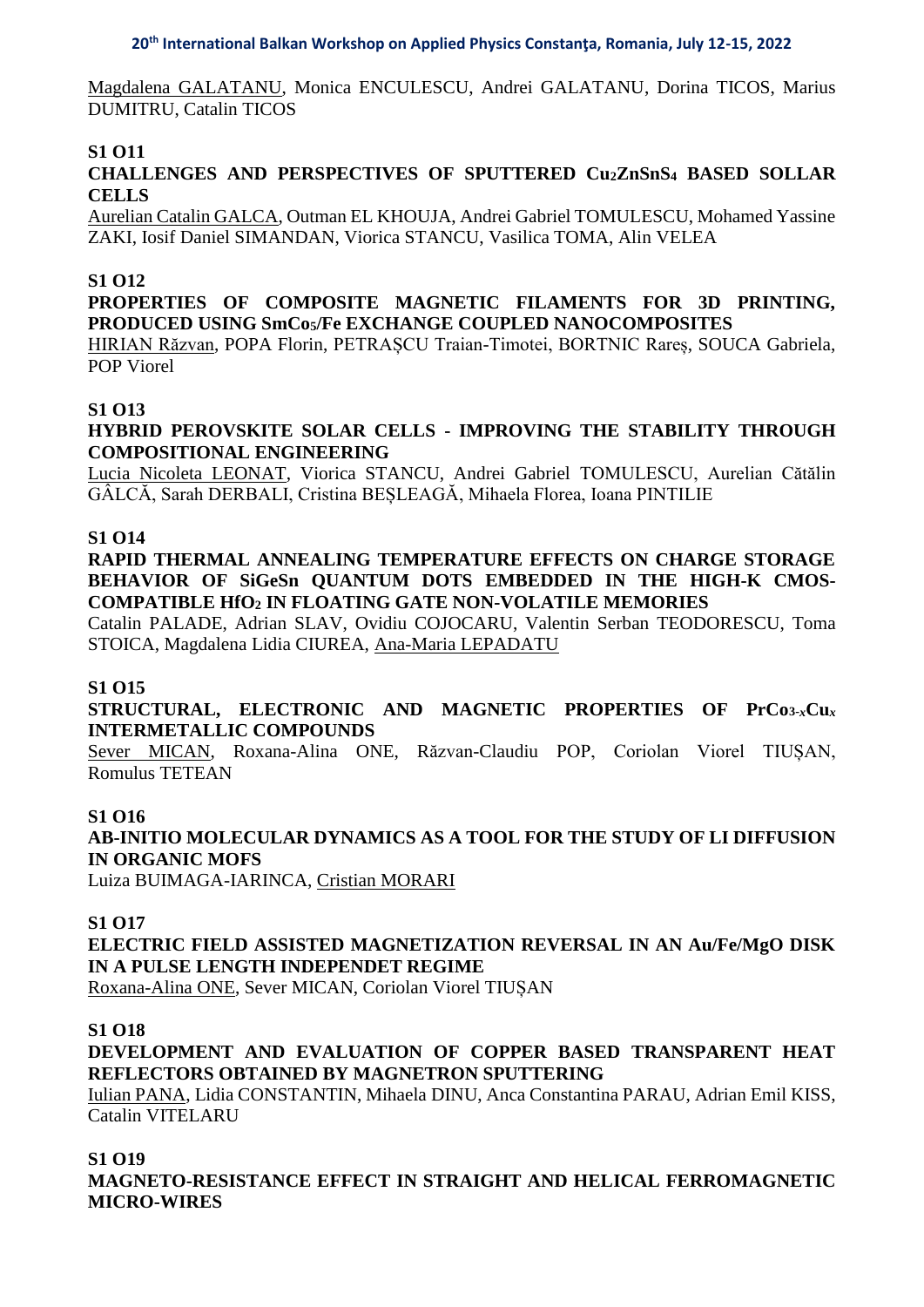Anda-Elena STANCIU, Gabriel SCHINTEIE, Aurel LECA, Alin IUGA, Bogdan POPESCU, Nicuşor IACOB, Bogdana BORCA, Victor KUNCSER

## **S1 O20**

**NON-HERMITIAN LINEAR RESPONSE THEORY AND ITS APPLICATIONS** Doru STICLET

### **S1 O21**

## **PARTIAL SUBSTITUTION WITH IMIDAZOLIUM IN HYBRID PEROVSKITE SOLAR CELLS FOR STABILITY IMPROVEMENT**

Andrei Gabriel TOMULESCU, Lucia Nicoleta LEONAT, Florentina NEAȚU, Viorica STANCU, Vasilica TOMA, Sarah DERBALI, Ștefan NEAȚU, Arpad Mihai ROSTAS, Cristina BEȘLEAGĂ, Roxana PĂTRU, Mihaela FLOREA, Ioana PINTILIE

### **S1 O22**

**INVESTIGATION OF STRESS INDUCED PROPERTY CHANGES IN PEROVSKITE MATERIALS**

Ioan-Mihail GHIȚIU, George Alexandru NEMNEȘ, Valentin ION, and Nicu D. SCĂRIȘOREANU

### **S1 O23**

## **DEVELOPMENT OF AN IMPLANTATION SYSTEM FOR PRODUCTION OF HIGH-DENSITY NV CENTRES IN DIAMOND CLOSE TO THE SURFACE**

Midrel Wilfried NGANDEU NGAMBOU, Alexandre TALLAIRE, Ovidiu BRINZA, Audrey VALENTIN, Fabien BENEDIC, Jocelyn ACHARD

#### **S1 P1**

## **THERMOELECTRIC PROPERTIES OPTIMIZATION OF THE P-TYPE Mg2Si0.3Sn0.7 SOLID SOLUTIONS DOPED WITH Ag AND Ga**

Ilhame ASSAHSAHI, Monica ENCULESCU, Bogdan POPESCU, Rachid EL BOUAYADI, Andrei GALATANU

## **S1 P2**

## **TiO2/3D GRAPHENE HYBRIDS**

Cristina BANCIU, Lucia LEONAT, Viorica STANCU, Vasilica TOMA, Ioana PINTILI, Ioana ION, Iulian IORDACHE

## **S1 P3**

## **PT CARBON DEPOSITION BY ETHYLENGLYCOL REDUCTION METHOD**

Adriana BURCI, Florian Dumitrache, Victor CIUPINĂ, Evghenii GONCEARENCO

#### **S1 P4**

**INFLUENCE OF TERMINAL CHAIN IN THERMAL DEGRADATION OF AZOCOMPOUNDS** 

Catalina-Ionica CIOBANU, Elena-Luiza EPURE, Gabriela LISA, Irina CARLESCU

### **S1 P5**

**THE ROLE OF HOLE TRANSPORT LAYER ON ELECTROSPUN WEB ANODE FOR FOLED's APPLICATION**

I. C. CIOBOTARU, C. C. CIOBOTARU, I. ENCULESCU, A. NITESCU, M. ENCULESCU, S. POLOSAN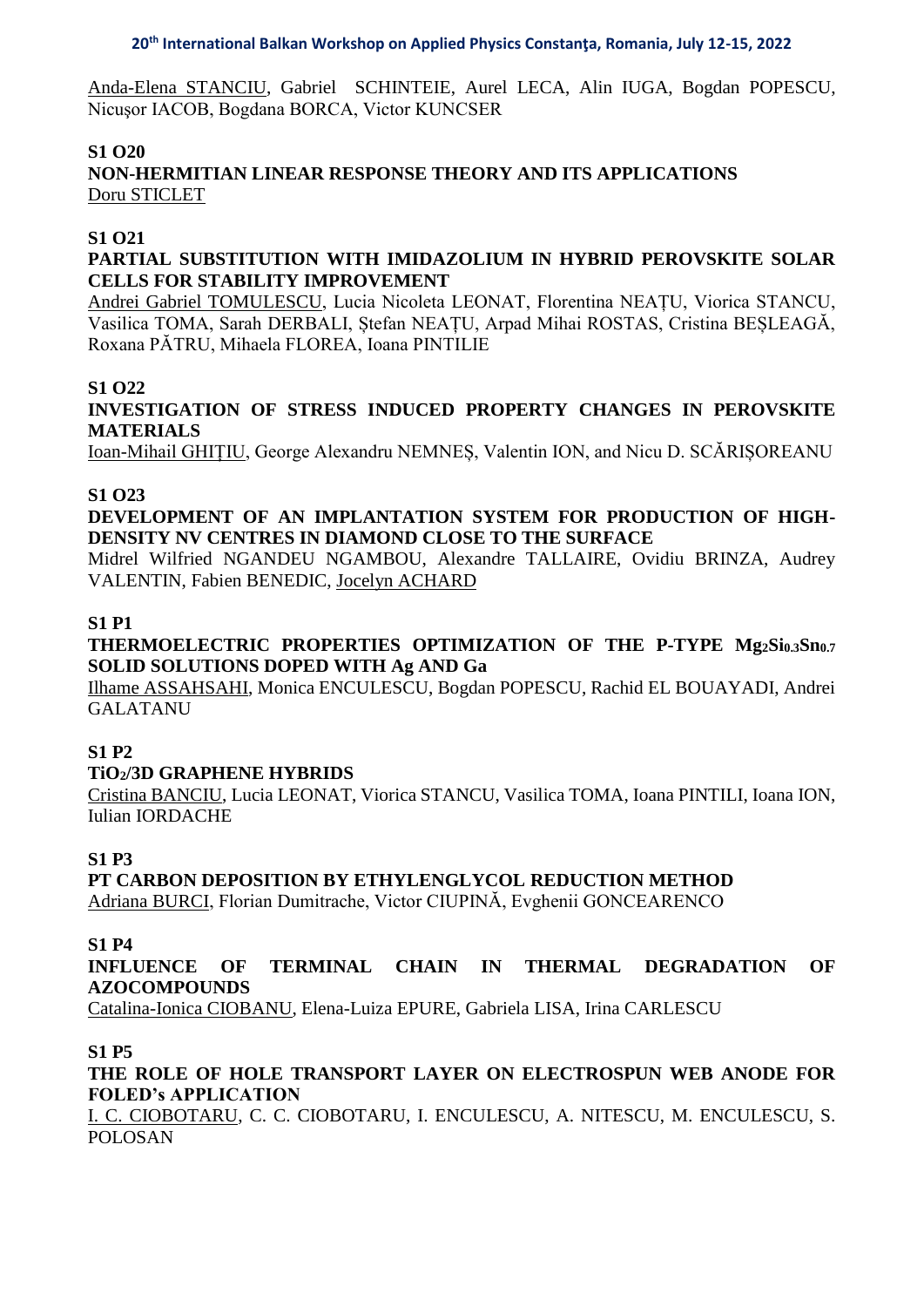## **S1 P6**

**SOL-GEL SYNTHESIS OF FERROMAGNETICS DECORATED GRAPHENE DERIVATIVE NANOSTRUCTURES FOR MICROWAVE ABSORBANCE**

Elena CHIŢANU, Mirela Maria CODESCU, Marian GRIGORAŞ, Cristina Antonela BANCIU, Delia PĂTROI, Virgil MARINESCU

## **S1 P7**

## **SPECTROSCOPIC CHARACTERIZATIONS OF Pr3+ and Dy3+ DOPED CALCIUM TANTALUM GALLIUM GARNET- Ca2.85Ta1.80Ga3.10O<sup>12</sup> SINGLE CRYSTALS**

Stefania HAU, Cristina GHEORGHE, Lucian GHEORGHE, Flavius VOICU, Madalin GRECULEASA, Alin BROASCA, George STANCIU, Monica ENCULESCU

### **S1 P8**

**MODIFIED OCCUPANCY OF THE ORBITALS AT THE CONDUCTING INTERFACE LAALO3/SRTIO<sup>3</sup>**

Marius Adrian HUSANU, Dana Georgeta POPESCU

### **S1 P9**

## **SURFACE, STRUCTURAL AND MECHANICAL PROPERTY CHANGES OF OXIDES IN TUNGSTEN & BERYLLIUM METALLIC REINFORCED MATRIX COMPOSITES**

Mihail LUNGU, Cornel STAICU, Daniel CRISTEA, Flaviu BAIASU, Alexandru MARIN, Oana. G. POMPILIAN, Bogdan BUTOI, Claudiu LOCOVEI and Corneliu POROSNICU

### **S1 P10**

# **CHARACTERIZATION OF THE AGEING STATE OF THE ELECTROINSULATING POLYMERIC BASED MATERIALS UNDER RADIATION ENVIRONMENTS**

Marius LUNGULESCU, Radu SETNESCU, Virgil MARINESCU, Nicoleta-Oana NICULA

## **S1 P11**

## **FexCu1-x ALLOYS WITH INDUCED MAGNETIC ANISOTROPY**

Mirela Maria CODESCU, Yuri NIKITENKO, Wilhelm KAPPEL, Eugen MANTA, Vladimir ZHAKETOV, Delia PĂTROI, Virgil MARINESCU, Elena CHIŢANU, Dan CHICEA

## **S1 P12**

## **CRYSTALLINE IN2O<sup>3</sup> NANOPARTICLES SYNTHESIS USING MICROWAVES VAPORIZATION OF METALLIC WIRES**

Doina CRACIUN , Petronela GAROI, Marian MOGILDEA, George MOGILDEA, Sorin I. ZGURA, Bogdan Stefan VASILE, Valentin CRACIUN

## **S1 P13**

## **NEW ZnO-BIOCHAR NANOCOMPOSITES OBTAINED BY HYDROTHERMAL SYNTHESIS IN** *ULVA LACTUCA* **EXTRACT**

Anca DUMBRAVA, Daniela BERGER, Cristian MATEI, Aurel DIACON, Iulia ROSCA, and Florin MOSCALU

## **S1 P14**

## **CORRELATION BETWEEN HEAT TREATMENTS PARAMETERS –X-RAYS DIFFRACTION AND MECHANICAL AND STRUCTURAL CHARACTERISTICS OF ALLUMINUM ALLOY TYPE 5083**

Dionisie ISTRATE, Beatrice Gabriela SBARCEA, Claudia LAZAR (NATRA), Ovidiu Petrisor ODAGIU, Mihai Alin DEMIAN, Andreea BUZATU, Eugen MANTA, Delia PATROI, Brandusa GHIBAN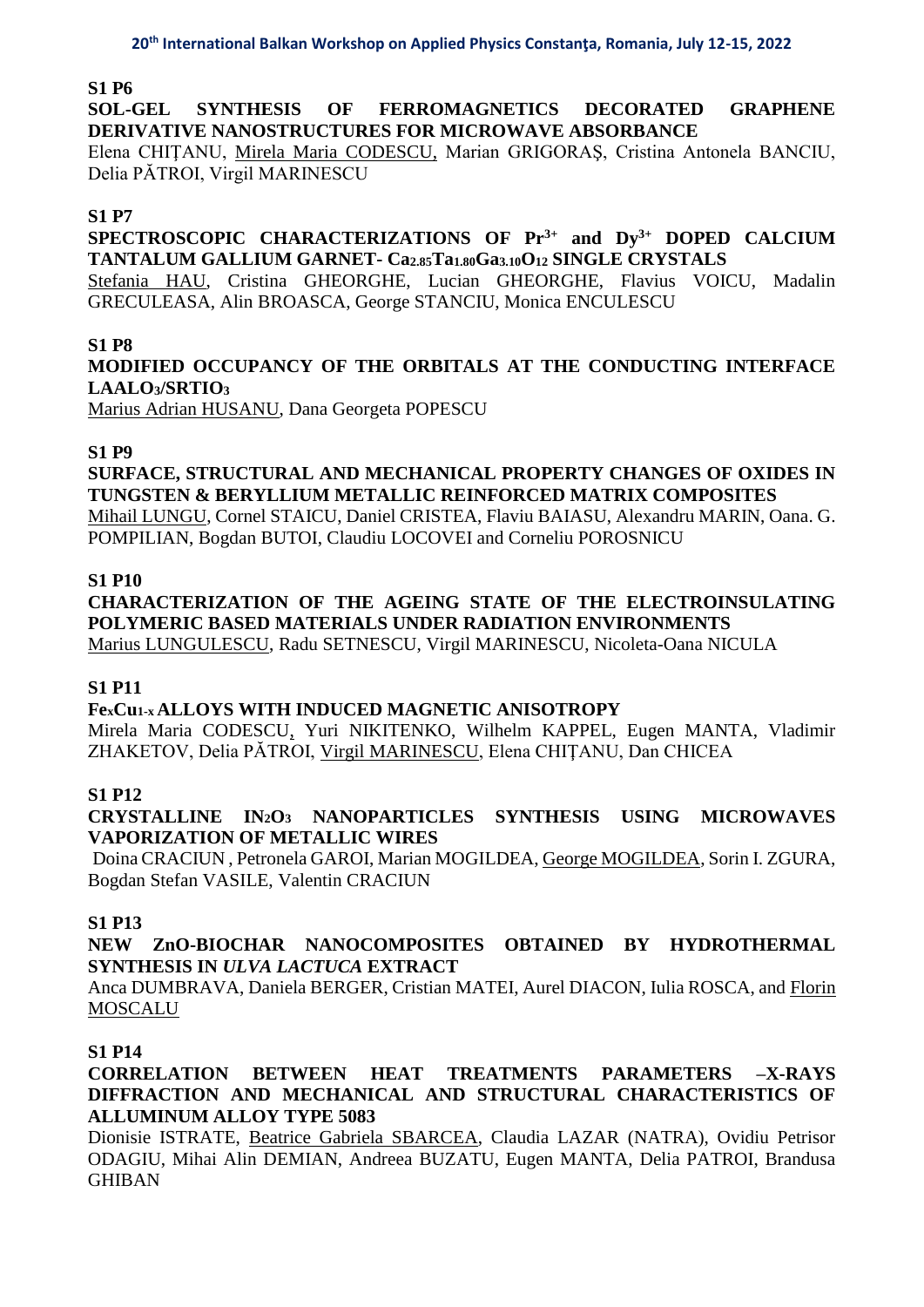#### **S1 P15**

**SOLVENT EFFECT ON THE MORPHOLOGY AND OPTICAL FEATURES OF SOME FILMS BASED ON DONOR-ACCEPTOR AZOMETHINES**

Marius SOROCEANU, Catalin-Paul CONSTANTIN, Mariana-Dana DAMACEANU

## **S1 P16**

## **TRIPLE CATION MIXED HALIDE PEROVSKITE AND SnO<sup>2</sup> MESOPOROUS SCAFFOLD FOR SOLAR CELLS**

Viorica STANCU, Lucia Nicoleta LEONAT, Andrei Gabriel TOMULESCU, Aurelian Cătălin GÂLCĂ, Cristina BEȘLEAGĂ, Vasilica TOMA, Sarah DERBALI, Liliana BĂLESCU, Mihaela FLOREA, Ioana PINTILIE

## **S1 P17**

**GROWTH AND SPECTROSCOPIC PROPERTIES OF PbF2-DOPED BaF<sup>2</sup> CRYSTALS** Marius STEF, Gabriel BUSE, Andrei RACU and Aleksandr DOROSHKEVICH

## **S1 P18**

## **VANADIUM OXIDES THIN FILMS BY PHYSICAL VAPOR DEPOSITION AND ELECTRODEPOSITION FOR ENERGY STORAGE APPLICATIONS**

Teddy TITE, Cosmin Giorgian UNGUREANU, Mihaela BUGA, Hajar GHANNAM,, Outman ELKHOUJA, Adnana Alina SPÎNU-ZĂULEŢ, Ionel STAVARACHE, Elena MATEI, George STAN, Constantin-Cătălin NEGRILĂ, Maria Cristina. BARTHA, Aurelian Catalin GALCA, Andrei GALATANU, Mohaned Yassine ZAKI, Mihaela BAIBARAC

## **S1 P19**

## **PULSED LASER PHOTO-CROSSLINKING OF GELATIN METHACRYLATE HYDROGELS FOR THE LOCALIZED DELIVERY OF CHLORPROMAZINE**

Tatiana TOZAR, Mihai BONI, Simona NISTORESCU, Angela STAICU

## **S1 P20**

### **BIO-BASED EPOXY COMPOSITES CONTAINING SURFACE-MODIFIED CELLULOSE FIBERS**

Cătălina Diana UŞURELU, Denis Mihaela PANAITESCU, Raluca Augusta GABOR, Cristian Andi NICOLAE, Monica Florentina RADULY, Celina Maria DAMIAN, Adriana Nicoleta FRONE

## **S1 P21**

## **THE EFFECT OF THE GROWTH SUBSTRATE ON THE MORPHOLOGY AND SURFACE PROPERTIES OF VANADIUM OXIDE THIN FILMS DEPOSITED BY RF SPUTTERING**

Silviu VULPE, Mircea DRAGOMAN, Florin NASTASE, Andrei AVRAM, Adrian DINESCU, Cosmin ROMANITAN, Octavian LIGOR, Martino ALDRIGO, Octavian-Gabriel SIMIONESCU

## **S1 P22**

### **OPTICAL PROPERTIES AND THERMAL DEGRADATION BEHAVIOR OF DOPO-CONTAINING POLYIMIDES**

Tăchiță VLAD-BUBULAC, Diana SERBEZEANU, Mihaela HOMOCIANU, Mihai BREBU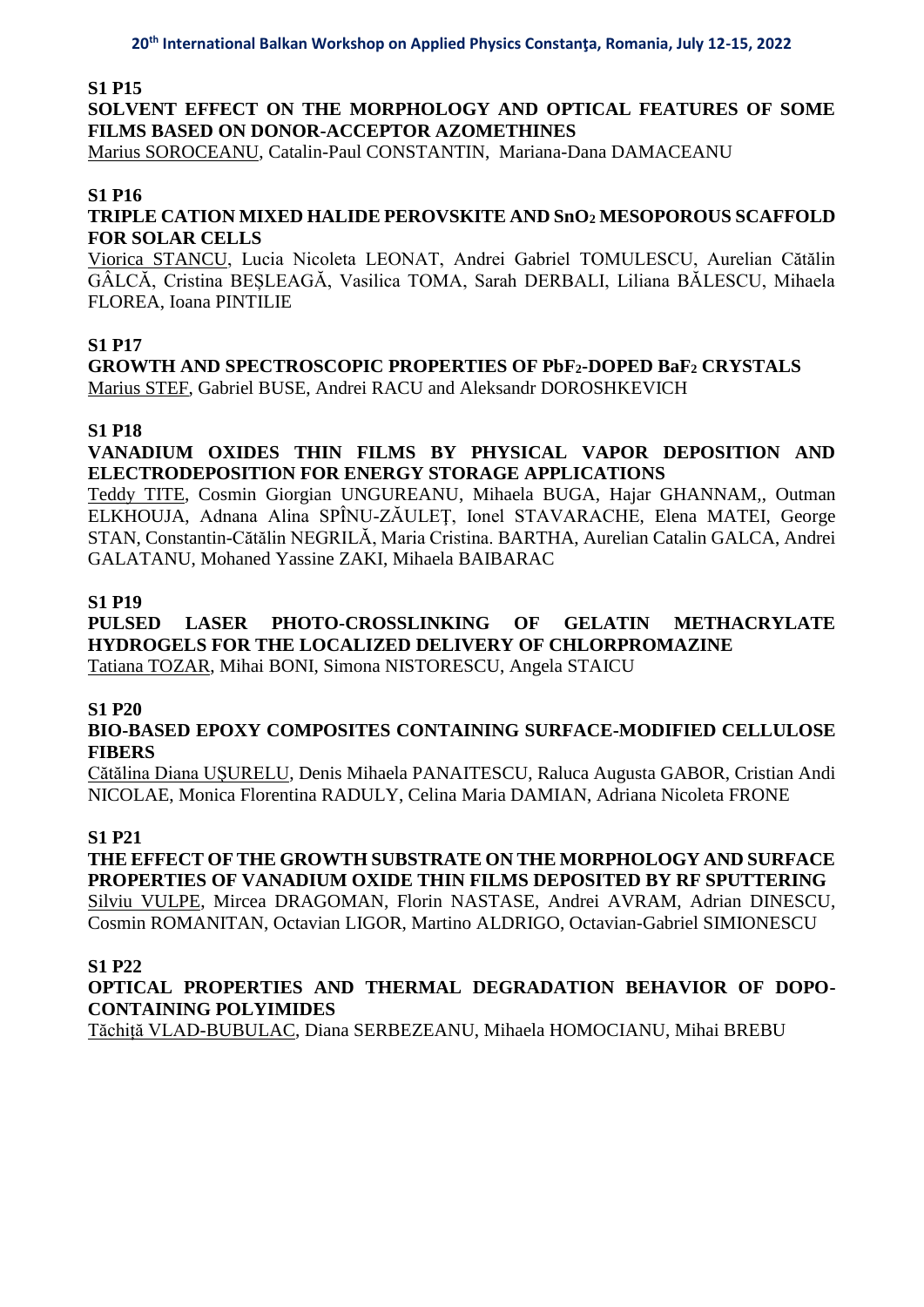# **S2 – LASER, PLASMA AND RADIATION PHYSICS AND APPLICATIONS**

## **S2 L1**

## **PLASMA-FACING COMPONENTS COATED BY ULTRA-NANO-CRYSTALLINE DIAMOND FOR HOT AND HAZARDOUS PLASMAS**

Codrina IONIŢĂ, Roman SCHRITTWIESER, Guosheng XU, Ning YAN, Huiqian WANG, Volker NAULIN, Jens Juul RASMUSSEN, Doris STEINMÜLLER-NETHL

## **S2 L2**

**OPTICAL EMISSION SPECTROSCOPY STUDY OF PLASMA PARAMETERS IN LOW-PRESSURE HOLLOW CATHODE PLASMA JET AND PLANAR MAGNETRON POWERED BY DC AND PULSED DC SUPPLY**

Himanshu MISHRA, Milan TICHÝ, Pavel KUDRNA

## **S2 L3**

**REMOVAL OF ANTIBIOTIC POLLUTANTS IN WATER BY NON-THERMAL PLASMA** Monica MAGUREANU, Florin BILEA, Corina BRADU, Dunpin HONG

## **S2 L4**

**ION MOBILITY SPECTROMETRY STUDIES OF ATMOSPHERIC PRESSURE DISCHARGES AND THEIR APPLICATIONS**

Ladislav MORAVSKÝ, Arian Fateh BORKHARI, Emanuel MAŤAŠ, Štefan MATEJČÍK

### **S2 L5**

**POSSIBILITY OF PLASMA TECHNOLOGIES FOR HIGH TEMPERATURE PROTECTIVE THIN COATINGS**

Branko SKORIC, Pal TEREK, Peter PANJAN, Lazar KOVACEVIC, and Vladimir TEREK

## **S2 L6**

**DIAGNOSTICS AND APPLICATIONS OF A TVA SYSTEM (A REVIEW)** Milan TICHÝ, Rodica VLADOIU, Aurelia MANDES, Virginia DINCA, Pavel KUDRNA

**S2 L7**

**BIODEGRADABLE COATINGS WITH CONTROLLABLE DEGRADABILITY**  Alina VLADESCU**,** Iulian PANA, Lidia R. CONSTANTIN, Anca C.PARAU

#### **S2 L8**

**SYNTHESIS OF COBALT-NICKEL ALUMINATE SPINELS BY TVA METHOD AND THERMAL ANNEALING PROCESSES**

Rodica VLADOIU, Aurelia MANDES, Virginia DINCA, Silviu POLOSAN

#### **S2 O1**

**ASSESSMENT OF VOLATILE ORGANIC COMPOUNDS BY LASER PHOTOACOUSTIC SPECTROSCOPY IN AN URBAN AREA IN ROMANIA**

Mioara BERCU, Cristina POPA, Ana-Maria BRATU

## **S2 O2**

**IMPACT OF DIFFERENT SMOKING DEVICES ON THE HUMAN BODY IN SHORT-TIME EXPOSURE**

Ana Maria BRATU, Cristina POPA, Mioara PETRUS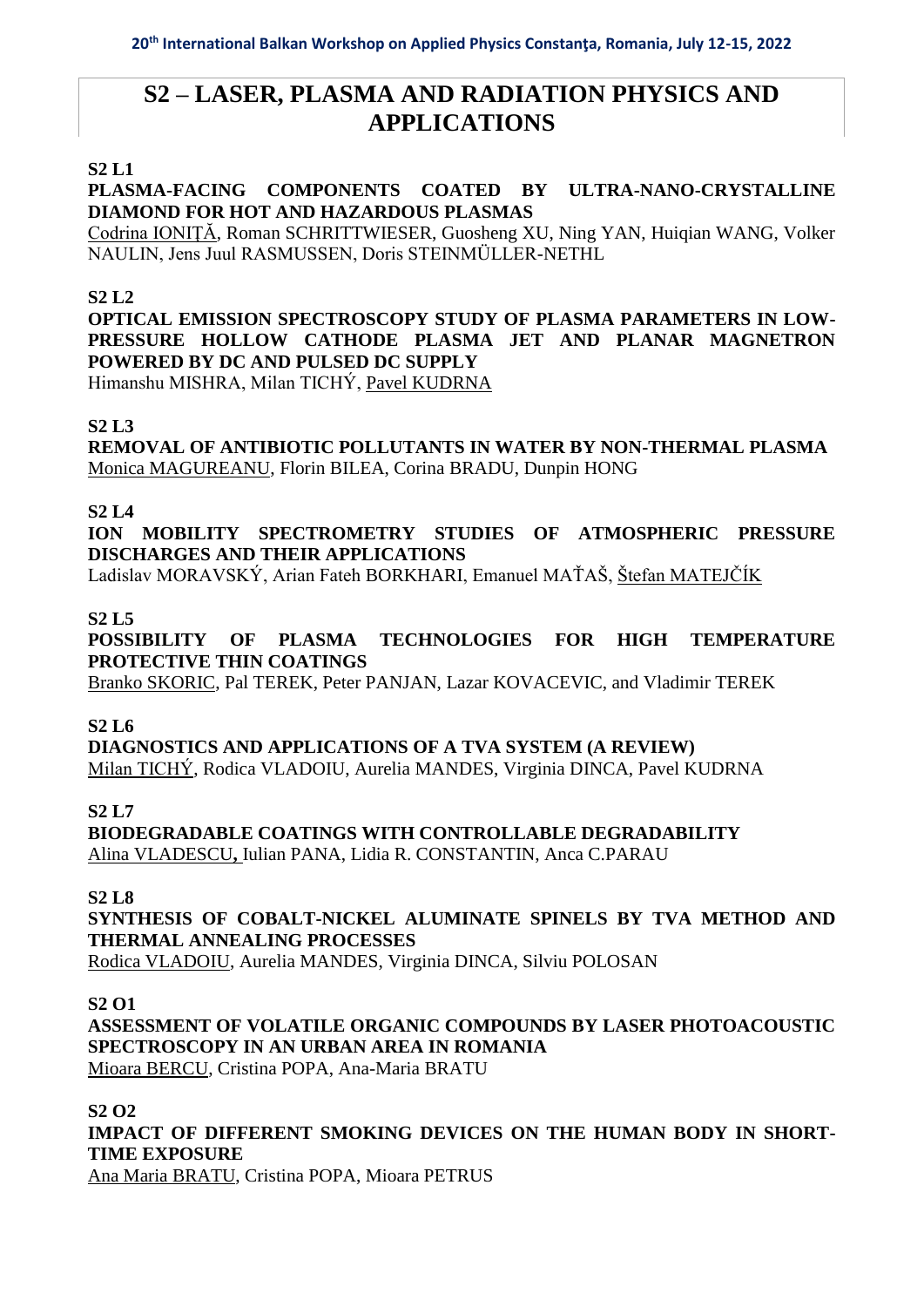#### **S2 O3**

## **THE 10 PW PEAK POWER LASER SYSTEM AT ELI-NP – STATUS UPDATE**

Ioan DANCUS, Gabriel V. COJOCARU, Robert SCHMELZ, Takahisa JITSUNO, Dan MATEI, Lidia VASESCU, Dmitrii NISTOR, Anda-Maria TALPOSI, Vicentiu IANCU, Gabriel BLEOTU, Andrei NAZIRU, Alexandru LAZAR, Alice DUMITRU, Antonia TOMA, Marius NEAGOE, Stefan POPA, Saidbek NORBAEV, Cristian ALEXE, Andreea CALIN, Costin ENE, Adrian TOADER, Nicolae STAN, Mihai CARAGEA, Sorin MOLDOVEANU, Daniel URSESCU, Domenico DORIA, Ovidiu TESILEANU, Olivier CHALUS, Christophe RADIER, Sandrine RICAUD, Vincent LEROUX, Caroline RICHARD, François LUREAU, Andrei BALEANU, Romeo BANICI, Alexandru AILINCUTEI, Iulian MOROIANU, Andrei GRADINARIU, Constantin CALDARARU, Cristian CAPITEANU, Calin Alexandru UR, Kazuo A TANAKA

## **S2 O4**

## **VOLATILE ORGANIC COMPOUNDS DETECTION USING PHOTOACOUSTIC SPECTROSCOPY METHOD WITH APPLICATIONS IN LIFE SCIENCE**

Cristina ACHIM (POPA), Ana-Maria BRATU, Mioara PETRUS

### **S2 P1**

**MICROTOMOGRAPHY ANALYSIS ON ACCUMULATOR CELLS USED IN EV INDUSTRY**

Cosmin DOBREA, Ion TISEANU, Adrian SIMA

### **S2 P2**

### **CHAOTIC LASER DEVICE OF CRYPTO-SYSTEMS TESTING**

Ionut Relu ANDREI, Sandel SIMION, Catalin TICOS, Mihail-Lucian PASCU, Mircea BULINSKI

### **S2 P3**

**DEPOSITION OF FE2O<sup>3</sup> DOPED PANI THIN FILMS BY DC PLASMA POLYMERIZATION**

Bogdan BUTOI, Cornel STAICU, Oana G. POMPILIAN, Paul DINCA, Andreea GROZA

#### **S2 P4**

## **SPECTRAL CHARACTERIZATION OF TiO<sup>2</sup> NANOPARTICLES FUNCTIONALIZED WITH PORPHYRINS**

Andra DINACHE, Simona NISTORESCU, Adriana SMARANDACHE, Tatiana TOZAR, Mihai BONI, Angela STAICU

#### **S2 P5**

## **NEON RETENTION IN BERYLLIUM CO-DEPOSITED LAYERS**

Paul DINCA, Cornel STAICU, Vasile TIRON, Georgiana BULAI, Bogdan BUTOI, Oana Gloria POMPILIAN, Cristian Petrica LUNGU

#### **S2 P6**

## **DEUTERIUM RETENTION IN BERYLLIUM CO-DEPOSITED LAYERS**

Cornel STAICU, Paul DINCA, Bogdan BUTOI, Corneliu POROSNICU, Oana Gloria POMPILIAN, Ion BURDUCEA, Cristian Petrica LUNGU

## **S2 P7**

## **MAGNESIUM DOPED ZINC THIN FILMS FOR ALKALINE BATTERIES DEPOSITED BY LASER INDUCED THERMOIONIC VACUUM ARC**

Roxana GRIGORE, Virginia DINCA, Aurelia MANDES, Rodica VLADOIU, Silviu POLOSAN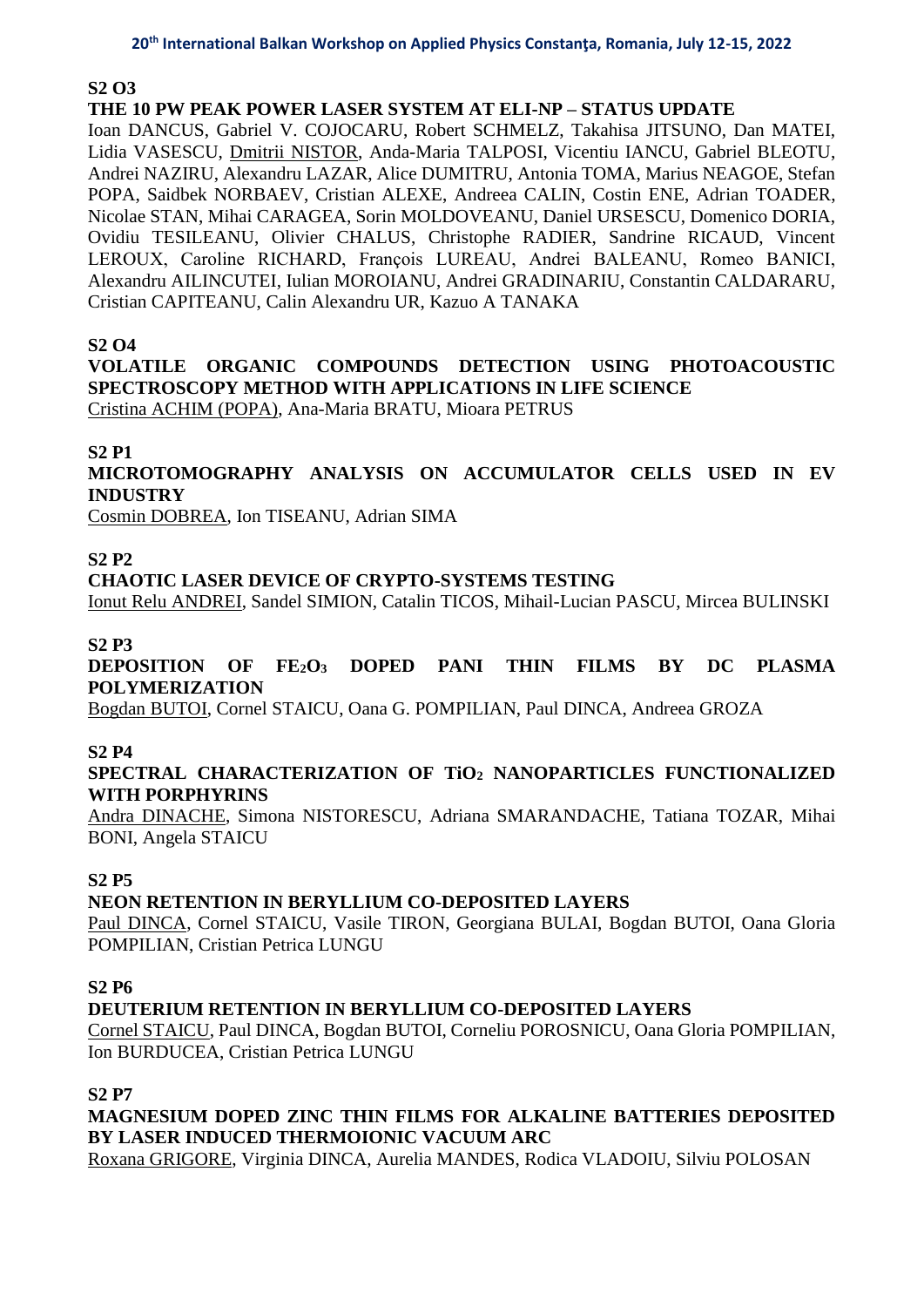### **S2 P8**

**THIN FILM OF OXIDIZED TERFENOL-D OBTAINED BY PULSED LASER ABLATION** Valentin ION, Ioan-Mihail GHIȚIU,Luiza-Maria STINGESCU, Andreea ANDREI, Florin ANDREI and Nicu-Doinel SCARISOREANU

#### **S2 P9**

**ATMOSPHERIC MICROWAVE PLASMA GENERATION FROM METALLIC WIRES** Marian MOGÎLDEA, George MOGÎLDEA, Sorin. I. ZGURA, Valentin CRACIUN, Doina

CRACIUN, Marian C. BAZAVAN

## **S2 P10**

## **EXPERIMENT FOR MITIGATION OF LASER-INDUCED CONTAMINATION ON THE DIELECTRIC MATERIAL WITH OXYGEN INJECTION AT ELI-NP**

Yoshihide NAKAMIYA, Takahisa JITSUNO, Petrisor-Gabriel BLEOTU, Catalin CHIOCHIU, Costin ENE, Vicentiu IANCU, Dan MATEI, Liviu NEAGU, Vanessa-Rozelle-Maria RODRIGUES, Madalin-Mihai ROSU, Robert SCHMELZ, Anda-Maria TALPOSI, Jonathan TAMLYN, Ioan DANCUS, Ovidiu TESILEANU

## **S2 P11**

**ANTIMICROBIAL AND CYTOCOMPATIBLE COMPOSITE COATINGS FROM SUSTAINABLE, LOW-COST BIOMATERIALS FOR BIOMEDICAL APPLICATIONS** Anca-Lăcramioara NICĂREL, Victor CIUPINĂ

### **S2 P12**

**INDUCED EFFECTS IN MELANOMA CELLS BY COMBINED EXPOSURE TO Y2O<sup>3</sup> NANOPARTICLES AND SUPERFICIAL X-RAY**

Ioana POROSNICU, Cristian M. BUTNARU, Elena STANCU, Felix SIMA, Ion TISEANU

## **S2 P13**

#### **LASER BASED DETECTION OF MICROPLASTICS IN WATER**

Adriana SMARANDACHE, Ionut-Relu ANDREI, Mihai BONI, Andra DINACHE, Viorel NASTASA, Iuliana URZICA, Angela STAICU

# **S3 – NUCLEAR AND SUB-NUCLEAR PHYSICS AND APPLICATIONS**

#### **S3 L1**

**STRUCTURE PROPERTIES OF ANISOTROPIC NEUTRON STAR IN THE PRESENCE OF STRONG MAGNETIC FIELD**

Gholam Hossein BORDBAR, Mohammad KARAMI

#### **S3 L2**

**OVERVIEW OF -RAY SPECTROSCOPY RESEARCH AT THE BUCHAREST 9MV TANDEM ACCELERATOR**

Constantin MIHAI

## **S3 O1**

**NEUTRON ACTIVATOR DRIVEN BY A COMPACT CYCLOTRON FOR MEDICAL RADIOISOTOPE PRODUCTION**

Liviu Stefan CRACIUN, Tiberiu Relu ESANU, Laurentiu TEODORESCU, Dana NICULAE, Ofelia Petronela MURESAN, Cristina BURDUCEA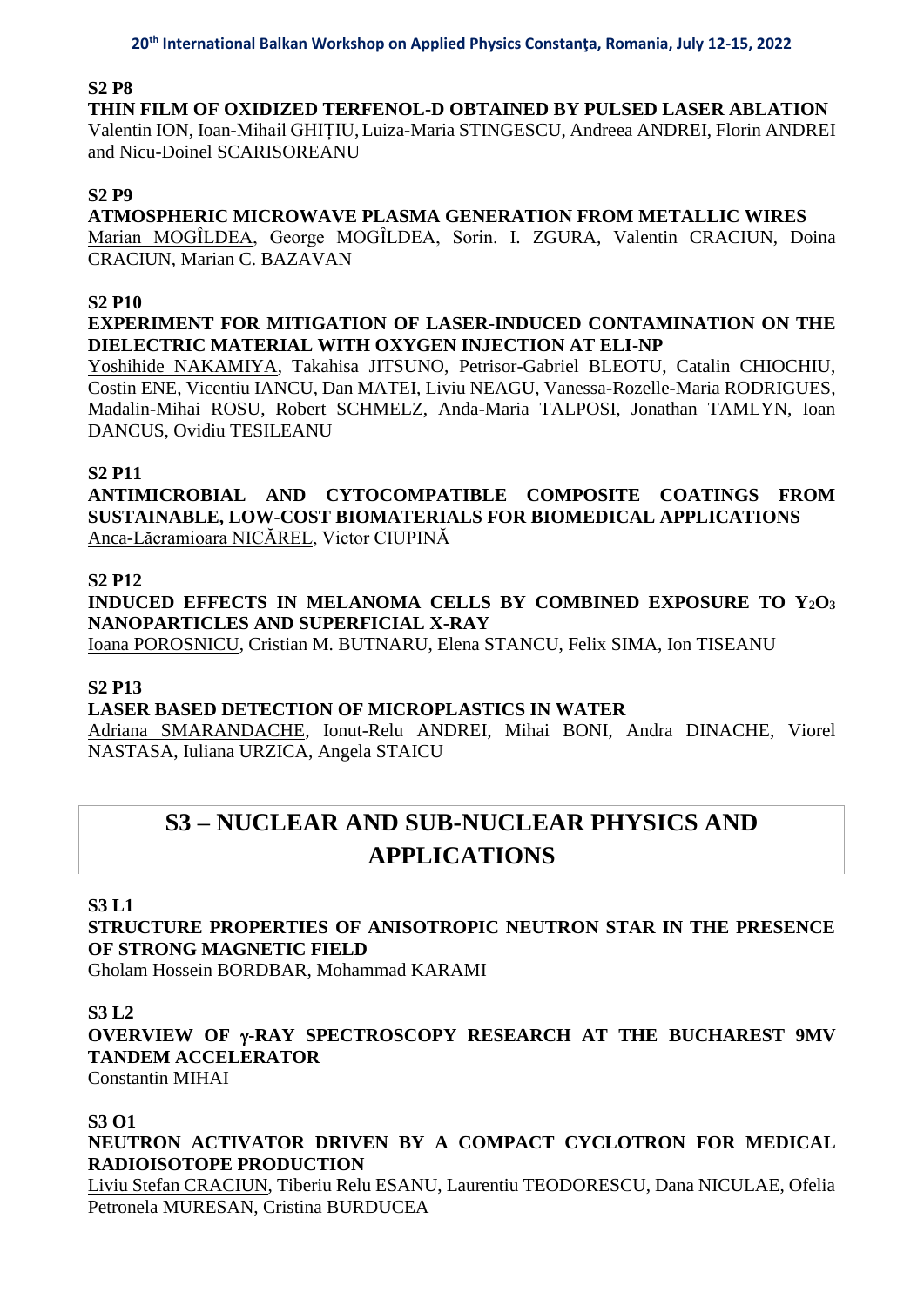## **S3 O2**

## **A MACHINE LEARNING BASED TRIGGER ALGORITHM FOR THE PHASE-II UPGRADE MICROMEGAS DETECTOR OF THE NEW SMALL WHEEL MUON SYSTEM IN THE ATLAS DETECTOR**

Ioan-Mihail DINU, Iulia-Ștefania TRANDAFIR

#### **S3 O3**

**EFFECTS OF GAS TEMPERATURE ON MONTE-CARLO SIMULATIONS OF CHARGED PARTICLES DRIFT IN GASEOUS MEDIUM**

Michele RENDA, Iulia Ștefania TRANDAFIR

### **S3 O4**

**A MULTICENTER PILOT STUDY USING A CIRS SHANE PHANTOM** Andreea A. UDREA, Mihai T. DUMITRACHE, Alina DUMITRACHE, Maria VLĂSCEANU

#### **S3 P1**

**DECAY CHAINS OF SUPERHEAVY NUCLEI Z=118-122 AND N~172** C. I. ANGHEL, I. SILISTEANU

### **S3 P2**

## **INVESTIGATION OF HEAVY METALS IN THE COMPOSITION OF GLASS OBJECTS USING XRF METHOD**

Diana CHIPER, Mihail-Razvan IOAN, Alexandra-Diana CHIPER, Ioana-Cristina CHIPER

### **S3 P3**

## **QUICK METHODS FOR IDENTIFICATION OF MAJOR AND TRACE ELEMENTS IN DIFFERENT TYPE OF WASTE GLASS**

Diana CHIPER, Daniela CRISTEA STAN, Ileana RADULESCU, Antonio-Andrei SOFRON, Ciprian Augustin PARLOAGA, Alexandra-Diana CHIPER, Ioana-Cristina CHIPER

#### **S3 P4**

**STUDIES ON OTTOMAN SILVER COINS DISCOVERED IN DOBROGEA USING X-RAY BASED ELEMENTAL ANALYSIS METHODS** Daniela CRISTEA-STAN, Gabriel TALMATCHI

#### **S3 P5**

**INTEGRATED SYSTEM FOR TEMPERATURE MANAGEMENT OF FRONT-END ELECTRONICS FOR PARTICLE PHYSICS EXPERIMENTS**

Ovidiu-Emanuel HUTANU, Petre-Constantin BOBOC, Alexandru-Mario BRAGADIREANU

#### **S3 P6**

**INFLUENCE OF EMBEDDING DIFFERENT MATERIALS USED AS THE SELECTIVE SORBENTS FOR RADIOCESIUM ON THE CEMENT MATRICES STRUCTURAL PROPERTIES** 

Laura IONASCU, Mihaela NICU, Elena NEACSU, Gheorghe DOGARU

## **S3 P7**

**FAST METHOD TO ESTIMATE THE ACTIVITY OF <sup>60</sup>Co AND <sup>137</sup>Cs RADIONUCLIDS PRESENT IN LARGE PACKAGES WITH CONCRETE** Evelina IONESCU, Daniela GURAU, Doru STANGA, Elena NEACSU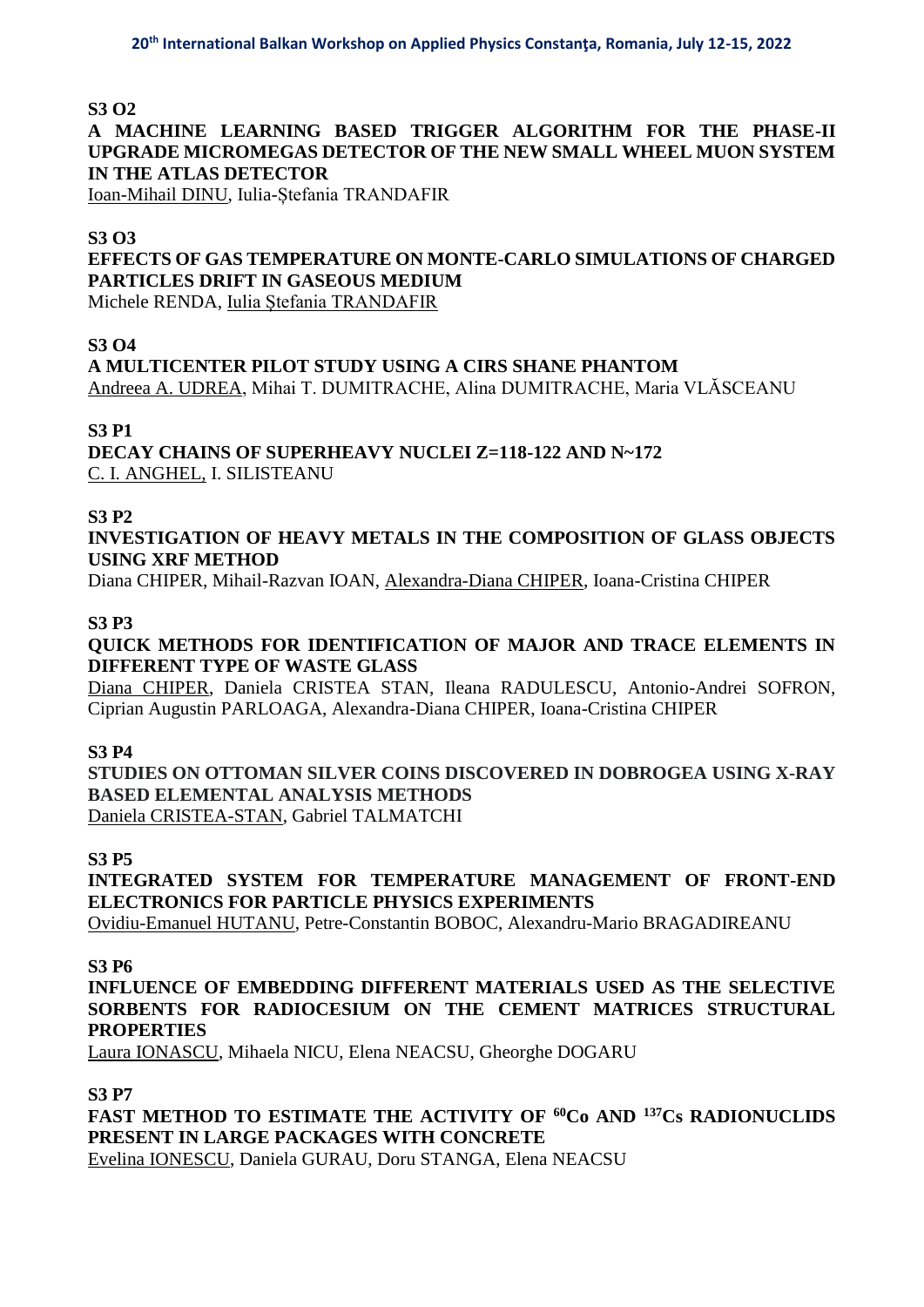#### **S3 P8**

## **UP DATED RESULS OF THE TREATMENT OF SOLID RADIOACTIVE WASTE BY SUPERCOMPACTION**

Gheorghe DOGARU, Elena NEACSU, Laura IONASCU and Mihaela NICU

#### **S3 P9**

## **THE EVALUATION OF MECHANICAL CHARACTERISTICS OF CEMENT BASED MATRICES CONTAINING SECONDARY RADIOACTIVE WASTE OBTAINED IN RADIOCESIUM SEPARATION PROCESS**

Mihaela NICU, Laura IONASCU, Elena NEACSU and Gheorghe DOGARU

#### **S3 P10**

**EXPERIMENTAL TEST BENCH FOR EVALUATING THE RADIATION TOLERANCE OF INTEGRATED CIRCUITS IN RADIATION ENVIRONMETS** Vlad-Mihai PLACINTA, Lucian Nicolae COJOCARIU and Florin MACIUC

# **S4 – CROSS-DISCIPLINARY APPLICATIONS OF PHYSICS**

### **S4 L1**

**STUDY OF CADMIUM-FREE A<sup>2</sup> -B<sup>6</sup> THIN FILMS FOR ELECTRONIC AND OPTOELECTRONIC DEVICES**

Ștefan ANTOHE, Ana-Maria PANAITESCU

#### **S4 L2**

**AFFINITY-BASED SENSING PLATFORM. TOWARDS EFFICIENT DETECTION OF SOME BIOMARKERS**

Camelia BALA

#### **S4 L3**

**EXPLORATION OF THE NANOCONFINEMENT EFFECT INTO MESOPOROES OF SILICA-TYPE MATERIALS FOR BIOMEDICAL APPLICATIONS**

Daniela BERGER, Mihaela DEACONU, Ana-Maria BREZOIU, Simona IONITA, Daniel LINCU, Raul-Augustin MITRAN, Mihaela G. MOISESCU, Cristian MATEI

#### **S4 L4**

**SOLUTION-PROCESSED FERROELECTRIC PEROVSKITE COLLOIDAL NANOCRYSTALS FOR ELECTRONICS AND DATA STORAGE**

Gabriel CARUNTU, Daniela CARUNTU, Vasyl MICHAYLOVICH, Aurelian ROTARU

#### **S4 L5**

**ENGINEERING MAGNETIC AND OPTICAL PROPERTIES OF LANTHANIDE COMPOUNDS WITH LIGAND FIELD MODELS** Fanica CIMPOESU, Marilena FERBINTEANU, Werner URLAND

**S4 L6**

**INDUCTIVE HEATING A VERSATILE PROCESS FOR GRAPHENE AND OTHER 2D MATERIALS SYNTHESIS**

Samir FARHAT, Wafa ALIMI, Elyes DHAOUADI, Ivaylo HINKOV, Fabien BENEDIC

#### **S4 L7**

**ADVANCES IN ENVIRONMENTAL SAMPLE GAMMA RAY ANALYSIS** Rares SUVAILA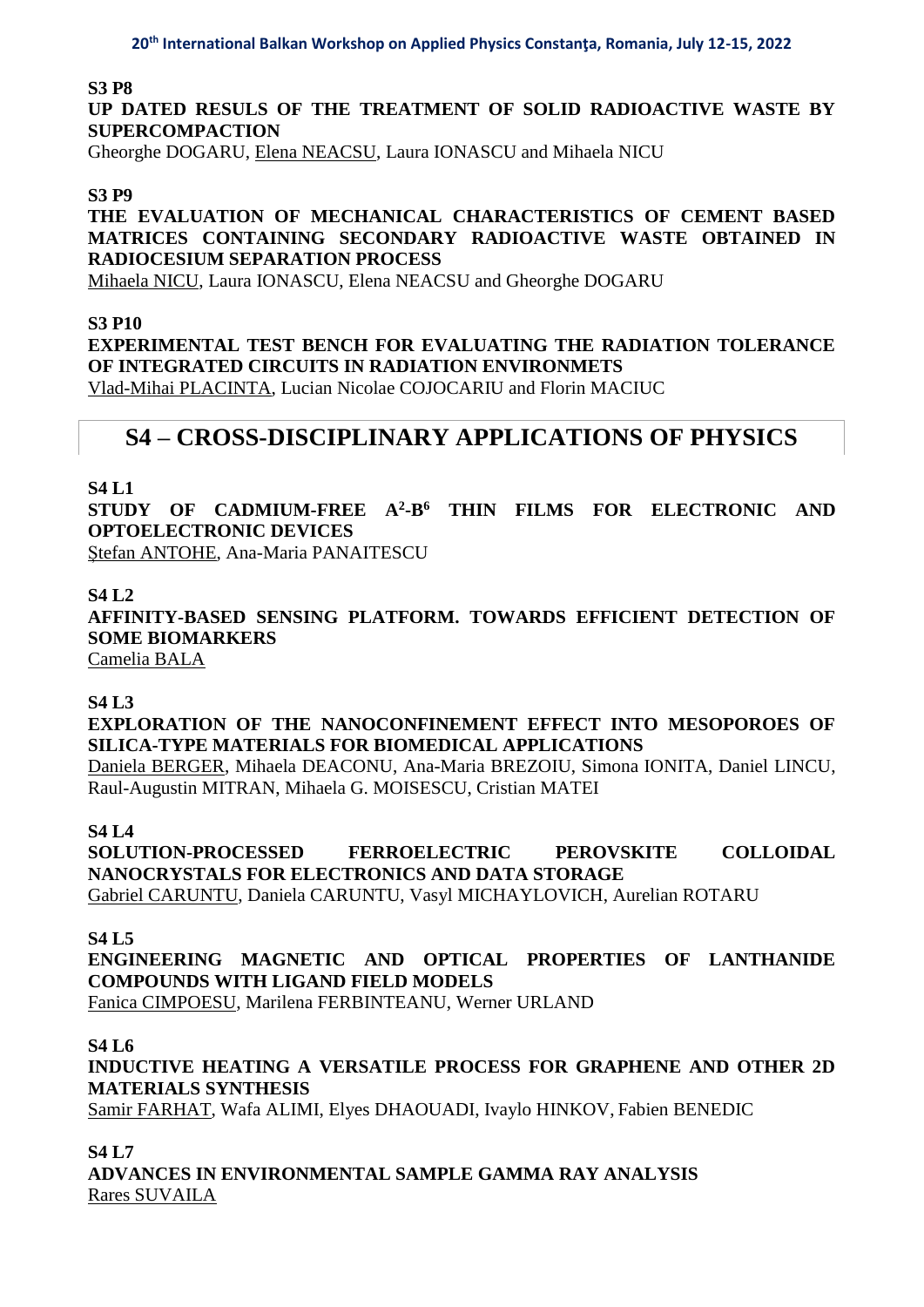## **S4 O1**

**AG-NPS FOR BIOMEDICAL APPLICATIONS - SYNTHESIS AND CHARACTERIZATION**

Dan CHICEA, Alexandra MARANCIUC

## **S4 O2**

**MACHINE LEARNING TECHNIQUES APPLIED TO MANY-PARTICLE STATES IN QUANTUM DOT SYSTEMS** 

Amanda Teodora PREDA, Tudor Luca MITRAN, Iulia GHIU, Mihai MARCIU, Andrei MANOLESCU, George Alexandru NEMNES

#### **S4 O3**

**THE DEFAULT EEG MACROSTATE AND ITS APPLICATIONS IN MEASURING SENSORY STIMULATION SALIENCE IN THE COMATOSE STATE**

Cosmin-Andrei ȘERBAN, Andrei BARBORICĂ, Adina-Maria ROCEANU, Ioana Raluca MÎNDRUȚĂ, Jean CIUREA, Ana-Maria ZĂGREAN, Leon ZĂGREAN, Mihai MOLDOVAN

### **S4 O4**

**SINGLE AND COUPLED BIO-FUNCTIONAL EFFECTS OF CUO AND GA2O<sup>3</sup> INCORPORATED AS THERAPEUTIC AGENTS IN SILICA- AND PHOSPHATE-BASED BIOACTIVE GLASSES**

George STAN, Teddy TITE, Adrian-Claudiu POPA, Bryan W. STUART, Hugo R. FERNANDES, Maria-Iuliana CHIRICA, George-Adrian LUNGU, Dan MACOVEI, Lucian ALBULESCU, Cristiana TANASE, Sultana NITA, Nicoleta RUSU, David M. GRANT, José M.F. FERREIRA

#### **S4 O5**

**PRE-EARTHQUAKE GEOPHYSICAL PARAMETERS VARIATIONS DETECTED FROM GROUND AND SATELLITE DATA FOR VRANCEA GEOTECTONIC ACTIVE AREA**  Maria ZORAN, Roxana SAVASTRU, Dan SAVASTRU, Marina TAUTAN, Daniel TENCIU

#### **S4 P1**

**SYNTHESIS AND CHARACTERIZATION OF PIEZOCERAMIC MATERIALS FOR ROBOCASTING PRINTING OF 3D POROUS SCAFFOLDS**

Luminita AMARANDE, Liviu NEDELCU, Marius CIOANGHER, Lucia LEONAT, Mihai GRIGOROSCUTA, Liliana-Marinele BALESCU, Cristina BESLEAGA, Corina CIOBOTARU, Adrian-Claudiu POPA, George STAN, Hermine STROESCU, Bo NAN, José M.F. FERREIRA

#### **S4 P2**

**STRONTIUM AND/OR MAGNESIUM SUBSTITUTED BIPHASIC CALCIUM PHOSPHATE-BASED SCAFFOLDS FOR BONE GRAFTING APPLICATIONS** Liliana M BALESCU, Cristina BESLEAGA, Iuliana PASUK, Lucia LEONAT, Adrian Claudiu POPA, George E STAN, Bo NAN, Ana Sofia NETO, José MF FERREIRA

#### **S4 P3**

**ASPECTS OF THE PRESENCE OF HEAVY METALS IN PERMANENT TEETH COMING FROM A POLLUTED WORK ENVIRONMENT**

Marius BELC, Mihaela MARIS, Sema BIRGHILA, Nicoleta MATEI

## **S4 P4**

**MAPPING THE SPIN COUPLING IN ANTIOXIDANT MOLECULES**

Maria Cristina BUTA, Ana Maria TOADER, Corneliu I. OPREA, Mihai GIRTU, Fanica **CIMPOESU**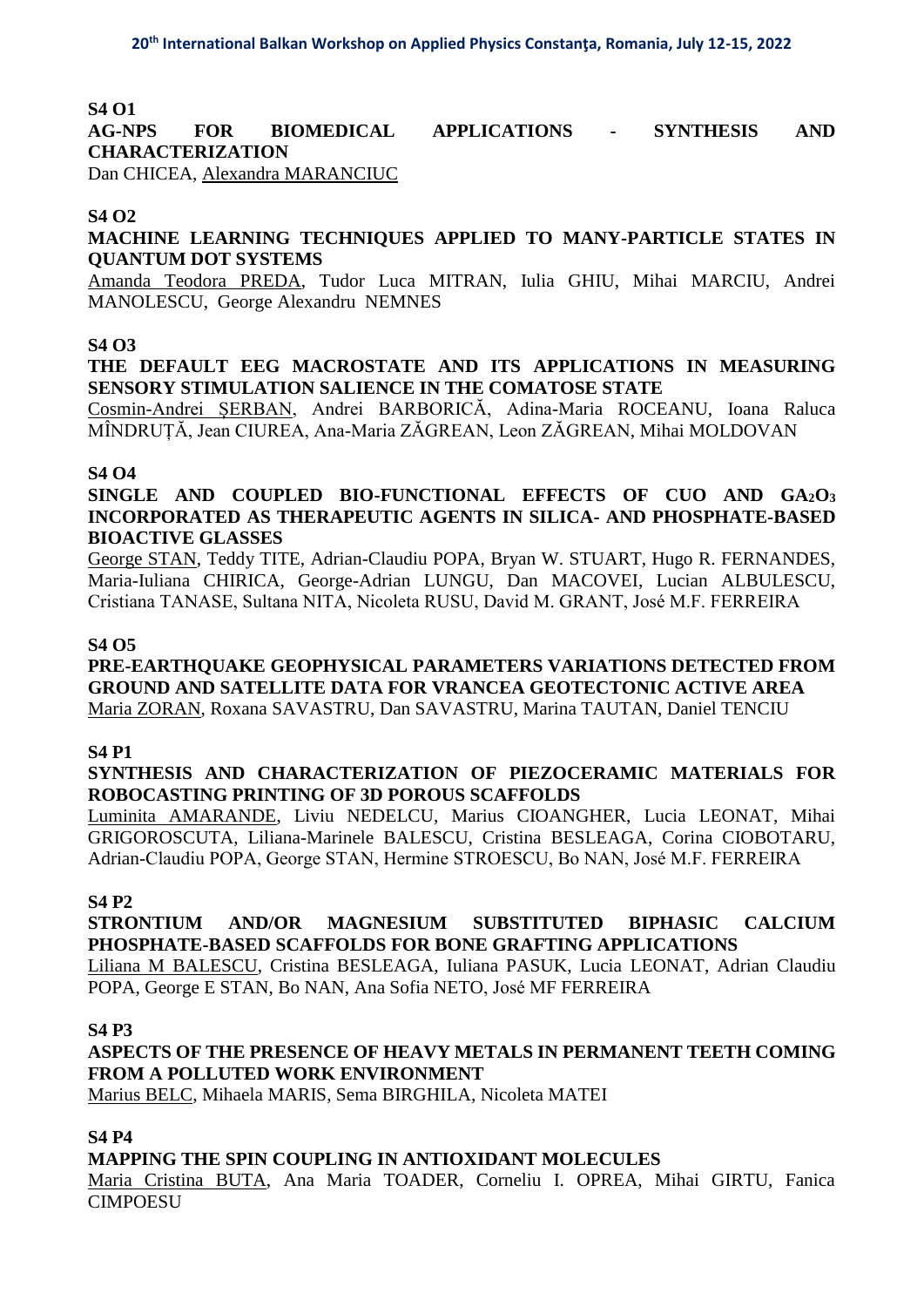## **S4 P5**

**POSSIBILITY OF PERMEABLE THERMOELEMENTS TO INCREASE THE THERMOELECTRIC EFFICIEMCY** 

Radion CHERKEZ, Anna GUKOVA, Dmytro SHCHERBATYI, Stefyuk VLADISLAV

#### **S4 P6**

## **BIOPHYSICAL STUDY OF A1AT BINDING, UNFOLDING AND CORONA FORMATION AROUND CHEMICALLY SYNTHETIZED FERRIHYDRITE NANOPARTICLES**

Claudia G. CHILOM, Nicoleta CAZACU, Sorina IFTIMIE, Adriana BĂLAN, Maria BĂLĂȘOIU, Dmytro SOLOVIOV, Andrey ROGACEV, Oleg ORELOVICH, Roman YAROSLAVTSEV, Sergei STOLYAR

#### **S4 P7**

### **STUDY OF THE ELECTROCHROMISM PHENOMENON ON 1,3,3-TRYPHENYLTRIAZ-1-ENE BY DFT CALCULATIONS OF EPR AND NMR SPECTROSCOPIES**

Atoumane NDIAYE, Insa SECK, Corneliu I OPREA, Mohamed Lamine SALL, Mamadou MBAYE, Aboubaker Chedikh BEYE

#### **S4 P8**

**WASTEWATER TREATMENT BY NEW BACTERIA STRAINS/BIOFILTER SYSTEMS** Nicoleta Oana NICULA, Eduard-Marius LUNGULESCU, Gimi RIMBU, Ortansa CSUTAK

### **S4 P9**

## **MODELING TIO<sup>2</sup> NANOCLUSTERS FOR PHOTOCATALYTIC DEGRADATION OF PENICILLINS**

Corneliu I OPREA, Petre PANAIT, Mihai A GÎRȚU

#### **S4 P10**

## **NANOTOXICITY OF IRON OXIDE NANOPARTICLES INTERNALIZED IN MAIZE SEEDLINGS**

Mihaela RĂCUCIU, Simona OANCEA, Andreea TECUCIANU

#### **S4 P11**

## **ASSOCIATION OF AIR POLLUTION AND METEOROLOGICAL VARIABLES WITH PANDEMIC COVID-19 MULTI-WAVES IN BUCHAREST**

Maria ZORAN, Roxana SAVASTRU, Dan SAVASTRU, Marina TAUTAN, Daniel TENCIU

#### **S4 P12**

## **ASSESING COMPUTATIONAL TOOLS FOR MODELING LANTHANIDE-BASED LUMINISCENT MATERIALS**

Ana Maria TOADER, Maria Cristina BUTA, Adela MIHAI, Fanica CIMPOESU

## **S4 P13**

## **BIODEGRADABLE Mg-Zn ALLOYS FOR ORTHOPEDIC IMPLANTS**

Violeta TSAKIRIS, Magdalena Valentina LUNGU, Dorinel. TĂLPEANU, Mihai IORDOC, Delia PĂTROI, Gabriela Beatrice SBÂRCEA, Virgil Emanuel MARINESCU, Diana Cristiana CÎRSTEA

#### **S4 P14**

## **CARBON NANOTUBE SENSOR MATHEMATICAL MODEL USED FOR A METHAN DETECTION**

Adrian Eracle NICOLESCU, Francesco LAMONACA, Monica VASILE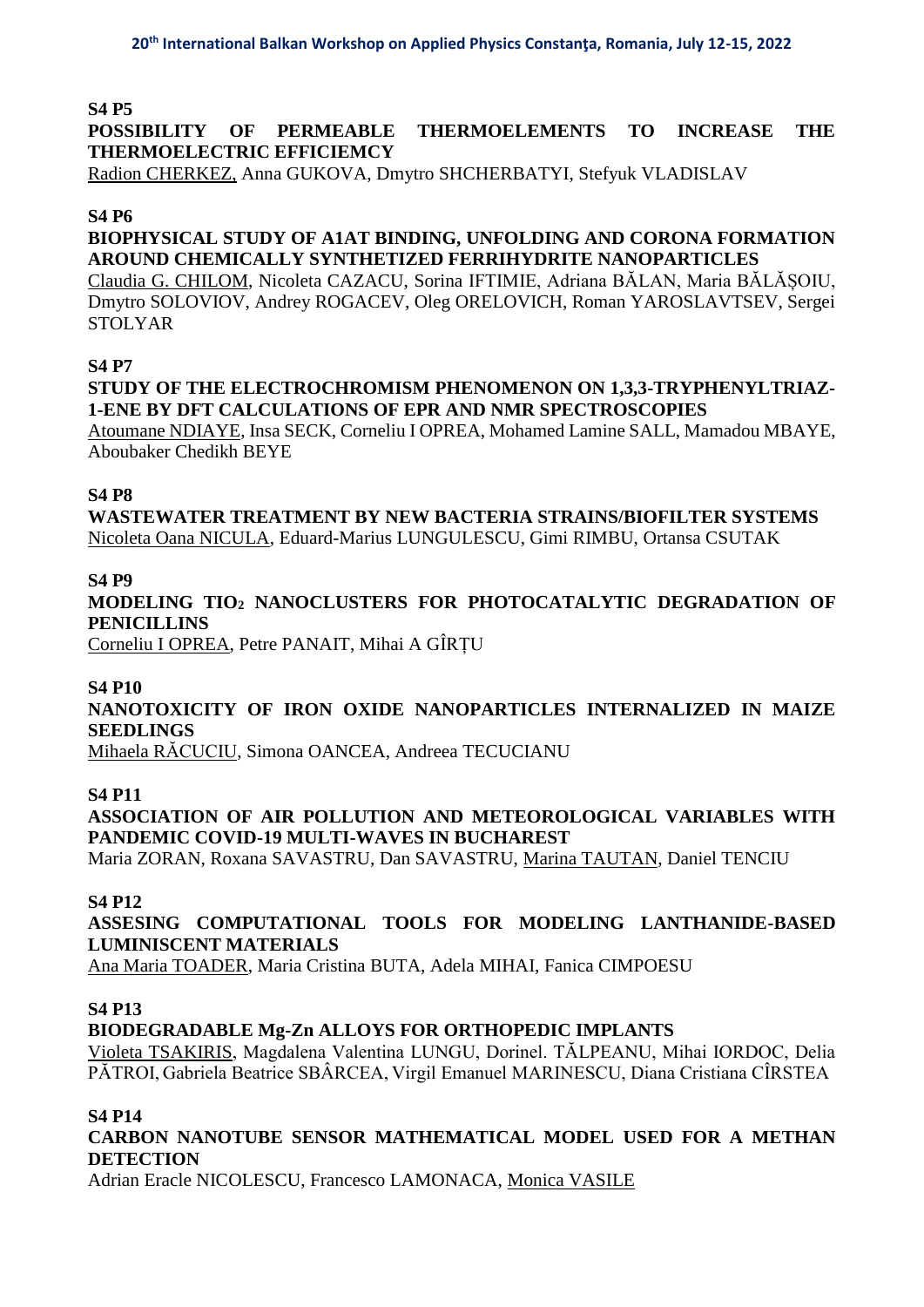**S4 P15**

**STUDY OF THE INTERACTION OF THE COMPOUNDS PRESENT IN THE (HYDRO)ALCOHOLIC EXTRACTS OF PROPOLIS WITH TWO TYPES OF MODEL LIPID MEMBRANES**

Bogdan ZORILA, Elena Livia CHILUG

# **S5 – ENGINEERING AND INDUSTRIAL PHYSICS**

**S5 L1**

**SILICON NANOMATERIALS FOR ENERGY STORAGE** Sorin MELINTE

### **S5 O1**

**HfO2/AlN MULTILAYER DEVICES AND THEIR FUNCTIONAL CHARACTERIZATION** Cristina BESLEAGA, Andrei NITESCU, Andra Georgia BONI, Mihaela BOTEA, Cristian RADU, Lucian PINTILIE

#### **S5 O2**

**METAMATERIAL CNT BASED RESONATOR FOR CO2 SENSING APPLICATIONS** Alina CISMARU, Martino ALDRIGO, Mircea DRAGOMAN, Cosmin OBREJA, Sergiu IORDANESCU, Catalin PARVULESCU, Damir MLADENOVIC

#### **S5 O3**

**MESOPOROUS SILICA–METAL COMPOSITES FOR THERMAL ENERGY STORAGE** Daniel LINCU, Raul-Augustin MITRAN, Simona IONIȚĂ, Mihaela DEACONU, Florica PAPA, Cristian MATEI, Daniela BERGER

#### **S5 O4**

**LARGE- AND SMALL-SIGNAL ANALYSIS OF PEROVSKITE SOLAR CELLS: THE ROLES OF IONIC CHARGE ACCUMULATIONS AND IONIC CURRENTS**

Nicolae FILIPOIU, Amanda Teodora PREDA, Dragos-Victor ANGHEL, Roxana PATRU, Andrei TOMULESCU, Viorica STANCU, Cristina BESLEAGA, Ioana PINTILIE, Andrei MANOLESCU, George Alexandru NEMNES

#### **S5 O5**

**THERMAL AND MECHANICAL PROPERTIES OF POLIVINYLIDEN FLUORIDE/NANOSILICA NANODIELECTRICS** 

Denis PANAITESCU, Catalina USURELU, Adriana FRONE, Roxana TRUSCA, Cristian NICOLAE, Raluca GABOR, Laura ANDREI, Florin CIUPRINA

#### **S5 O6**

**DEVELOPMENT OF A ROBOTIC LOWER LIMB REHABILITATION DEVICE** Roxana ANDREIAS

#### **S5 O7**

**VERSATILITY OF IRON OXIDES AND FERRITES: FROM BIOMEDICAL APPLICATIONS TO HYDROGEN STORAGE HOSTS AND CATALYSTS**  Cezar COMANESCU, Petru PALADE, Nicu IACOB, Victor KUNCSER

**S5 P1**

**NEW EXTRACTION CONCEPT FOR IDENTIFICATION AND QUANTIFICATION OF MICROPLASTICS IN MILK AND DAIRY PRODUCTS**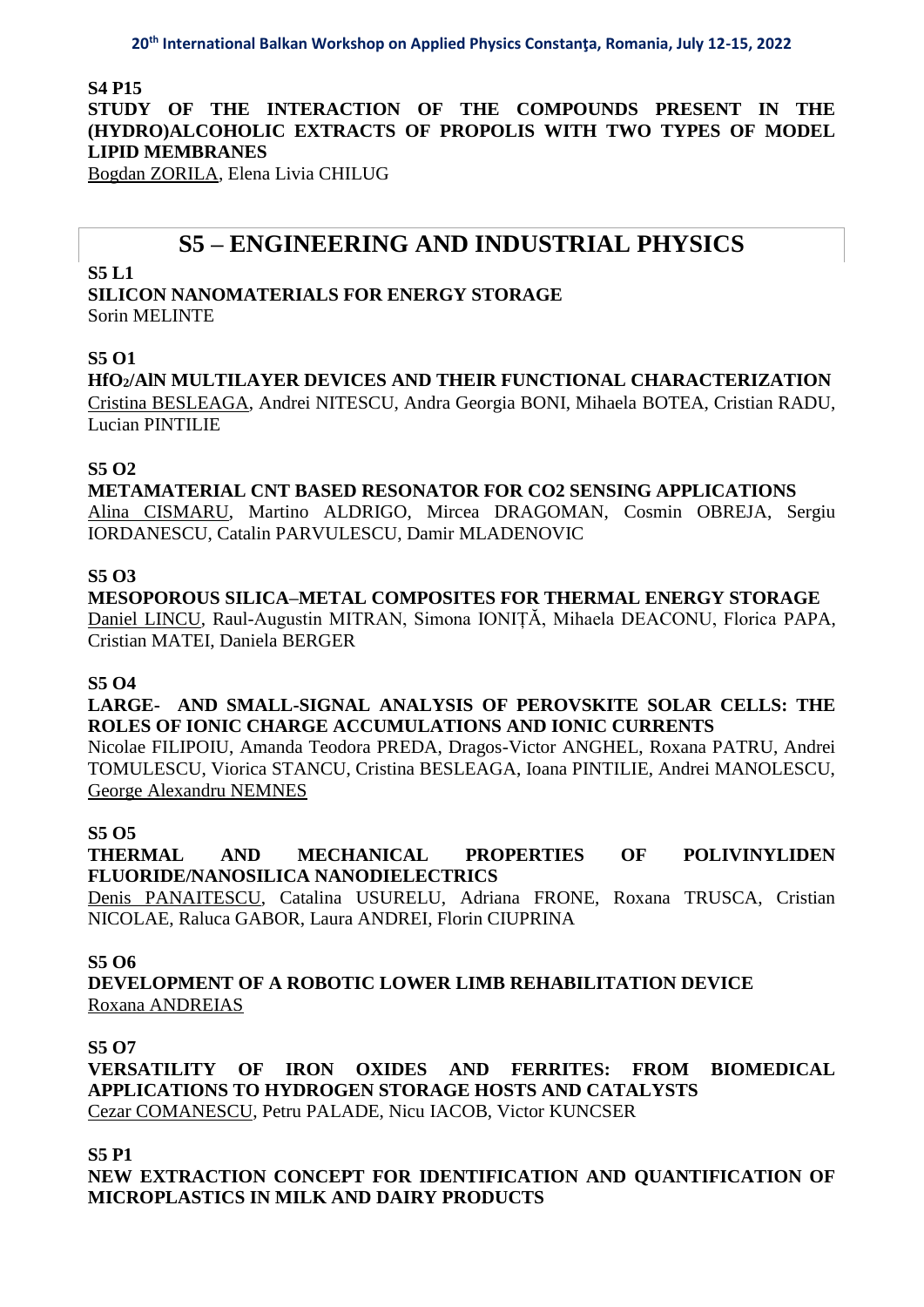Andreea-Laura BANICA, Cristiana RADULESCU, Ioana-Daniela DULAMA, Ioan-Alin BUCURICA, Raluca-Maria BUCUR (POPA)

## **S5 P2**

#### **SURFACE WATER QUALITY ASSESSMENT USING ELECTROANALYTICAL METHODS AND INDUCTIVELY COUPLED PLASMA MASS SPECTROMETRY (ICP-MS)**

Ioan-Alin BUCURICA, Ioana-Daniela DULAMA, Cristiana RADULESCU, Andreea Laura BANICA

#### **S5 P3**

**CORRELATIONS BETWEEN MICROSTRUCTURE AND THERMO-ELECTRICAL PROPERTIES OF TI BASED SHAPE MEMORY ALLOYS OBTAINED BY POWDER METALLURGY**

Cristiana-Diana CIRSTEA, Violeta TSAKIRIS, Monica ENCULESCU, Jana PINTEA, Vasile CIRSTEA, Gimi RIMBU

#### **S5 P4**

## **THE ANALOGY BETWEEN SPECTRAL RATIOS COMPUTED ON AMBIENT VIBRATION AND EARTHQUAKE RECORDS**

Alina COMAN, Elena Florinela MANEA, Carmen Ortanza CIOFLAN

#### **S5 P5**

#### **MACROSEISMIC STUDIES IN ROMANIA**

Angela Petruta CONSTANTIN, Iren Adelina MOLDOVAN, Mihail DIACONESCU

#### **S5 P6**

#### **STRESS FIELD ASSOCIATED WITH ACTIVE FAILURES IN THE NORTH EAST AREA OF ROMANIA**

Mihail DIACONESCU, Angela Petruta CONSTANTIN, Eduard Gabrie CONSTANTINESCU

#### **S5 P7**

#### **MONITORING THE OSCILATIONS OF THE BLACK SEA LEVEL WITH THE IDSL MESUREMENTS DEVICES**

Cristian GHITA, Leontin TUTA, Alexandru MARMUREANU, IA MOLDOVAN, Constantin IONESCU

#### **S5 P8**

**PERFORMANCE ANALYSIS OF THERMOELECTRIC SELF – COOLING SYSTEM FOR ELECTRONIC CHIPS**

Viorel IONESCU

#### **S5 P9**

## **RADIATION SPECTRUM OF ELECTRONS MOVING IN SPIRAL IN VACUUM AND MEDIUM**

Ivan Konstantinovich, Aurel Konstantinovich

## **S5 P10**

**ON THE EFFICIENCY OF GYROTROPIC THERMOELEMENTS IN COOLING MODE** Ivan Konstantinovich, Aurel Konstantinovich, Radion Cherkez